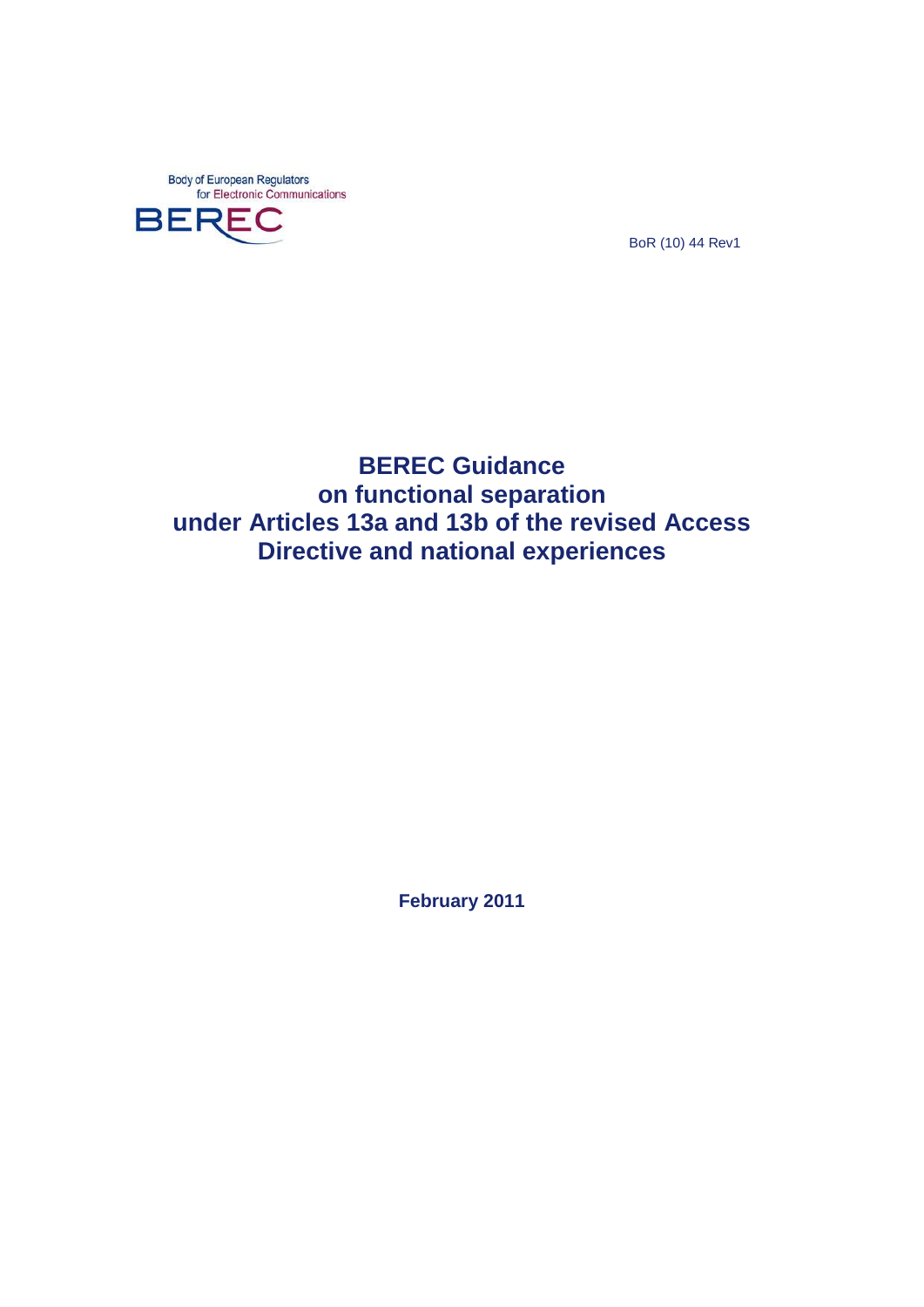# **BEREC Guidance on functional separation under Articles 13a and 13b of the revised Access Directive and national experiences**

# **Contents**

| 1 <sub>1</sub> |                                                                               |    |
|----------------|-------------------------------------------------------------------------------|----|
| 2.             | Guidance on functional separation in the revised Framework (Articles 13a and  |    |
| 2.1.           | Functional separation as a non-standard remedy (Article 13a) 4                |    |
| 2.1.1.         |                                                                               |    |
| 2.1.2.         |                                                                               |    |
| 2.1.3.         |                                                                               |    |
| 2.1.4.         |                                                                               |    |
| 2.1.5.         |                                                                               |    |
| 2.2.           | Voluntary separation by a vertically integrated undertaking (Article 13b)  21 |    |
| 2.2.1.         |                                                                               |    |
| 2.2.2.         | The role of the NRA: assessment of the transaction and modification of        | 22 |
| 2.2.3.         |                                                                               | 23 |
| 2.2.4.         |                                                                               |    |
| 2.2.5.         |                                                                               |    |
|                |                                                                               |    |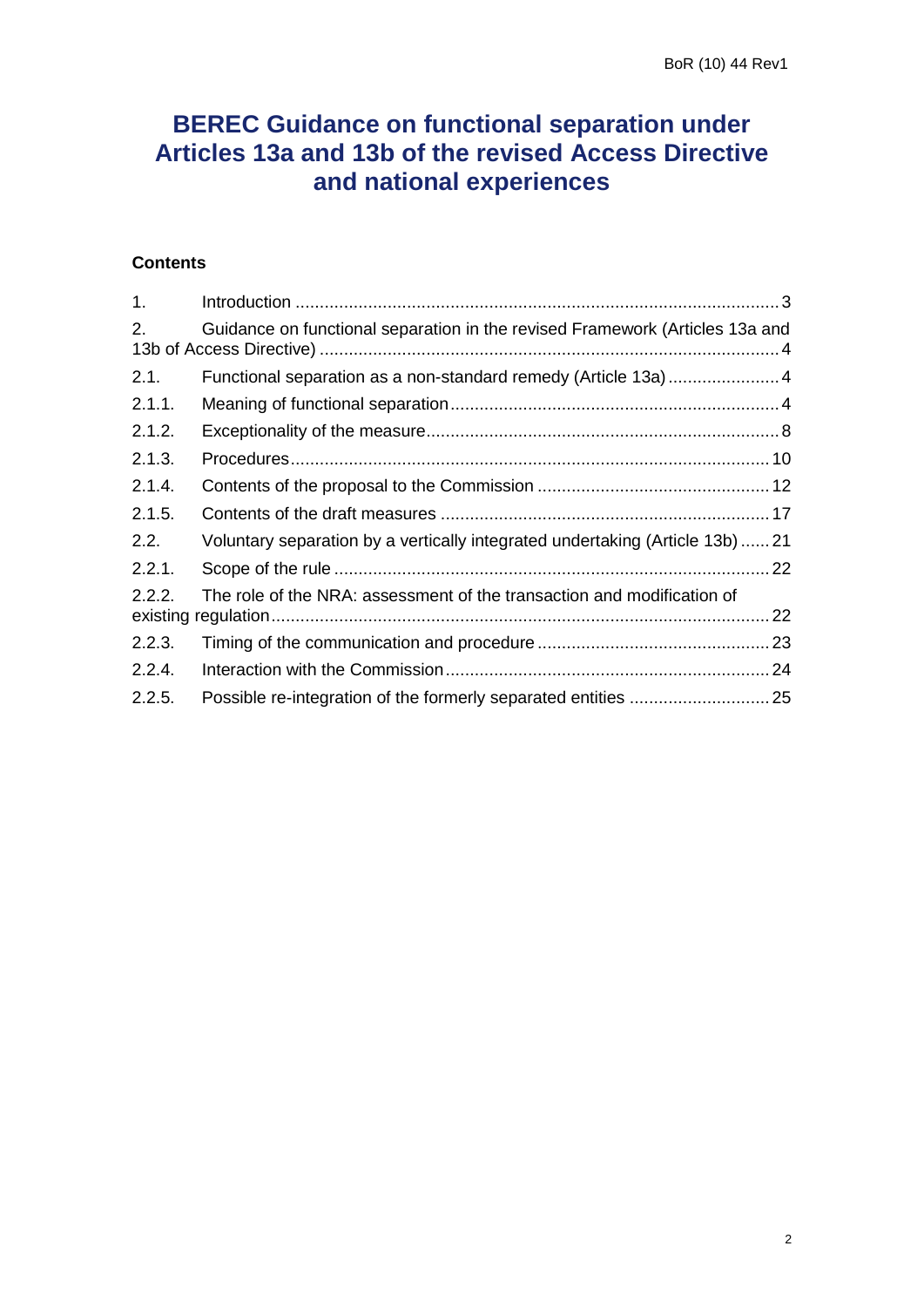#### <span id="page-2-0"></span>**1. Introduction**

Under the EU electronic communications regulatory framework (the Framework), each National Regulatory Authority (NRA) is required to conduct an assessment of the state of competition in specific markets and to impose proportionate remedies where significant market power (SMP) is identified.

The 2002 Framework did not explicitly provide for the possibility of NRAs imposing the remedy of functional separation on SMP operators. However, during the review process, stimulated by the discussions which had arisen in some Member States, functional (i.e. operational) separation was considered and provided for in the final package agreed in November 2009.

In its response to the October 2006 Consultation on the review of the Framework, the Independent Regulators Group and European Regulators Group (IRG/ERG) proposed the inclusion within the revised Framework of the remedy of functional separation. In September 2007 ERG issued an "Opinion on Functional Separation" where it stated the view that functional separation can be considered as a supplementary remedy in markets where non discrimination has been shown to be ineffective in dealing with problems of equivalence in wholesale markets<sup>1</sup>.

Functional separation has already been implemented in some Member States by means of voluntary undertakings offered by vertically integrated incumbents. This document will refer to these cases to draw examples on how functional separation can be implemented from a practical point of view. A more detailed description of these national experiences can be found in Annex I. However, these national cases should be understood in a context where no specific provisions regarding functional separation were present in the EU Framework. In addition, given that functional separation has not so far been adopted as a mandatory obligation in the electronic communication markets, the existing examples, based on voluntary commitments, will be limited to providing guidance on particular implementation issues related to Article 13a. Functional separation has also been undertaken in other regulated sectors such as the electricity and gas markets in EU Member States.

Following the recent review process of the EU Framework, the Better Regulation Directive (approved in November 2009)<sup>2</sup> introduced functional separation as a nonstandard remedy. Unlike standard remedies which are subject to the Articles 7 and 7a of the Framework Directive procedures, the remedy of functional separation is subject also to a prior approval procedure. The revision to the Framework also anticipates voluntary separation by an SMP operator. The two provisions are set out in Articles 13a and 13b of the Access Directive.

The revised provisions are required to be transposed by Member States into national law by May 2011.

The aim of this document is to provide guidance – capable of being applied to national circumstances – that can be used by NRAs when considering the appropriateness and the implementation of functional separation under Articles 13a and 13b of the Access Directive.

1

<sup>&</sup>lt;sup>1</sup> http://erg.eu.int/doc/publications/erg07\_44\_cp\_on\_functional\_separation.pdf

<sup>2</sup> http://eur-lex.europa.eu/LexUriServ/LexUriServ.do?uri=OJ:L:2009:337:0037:0069:EN:PDF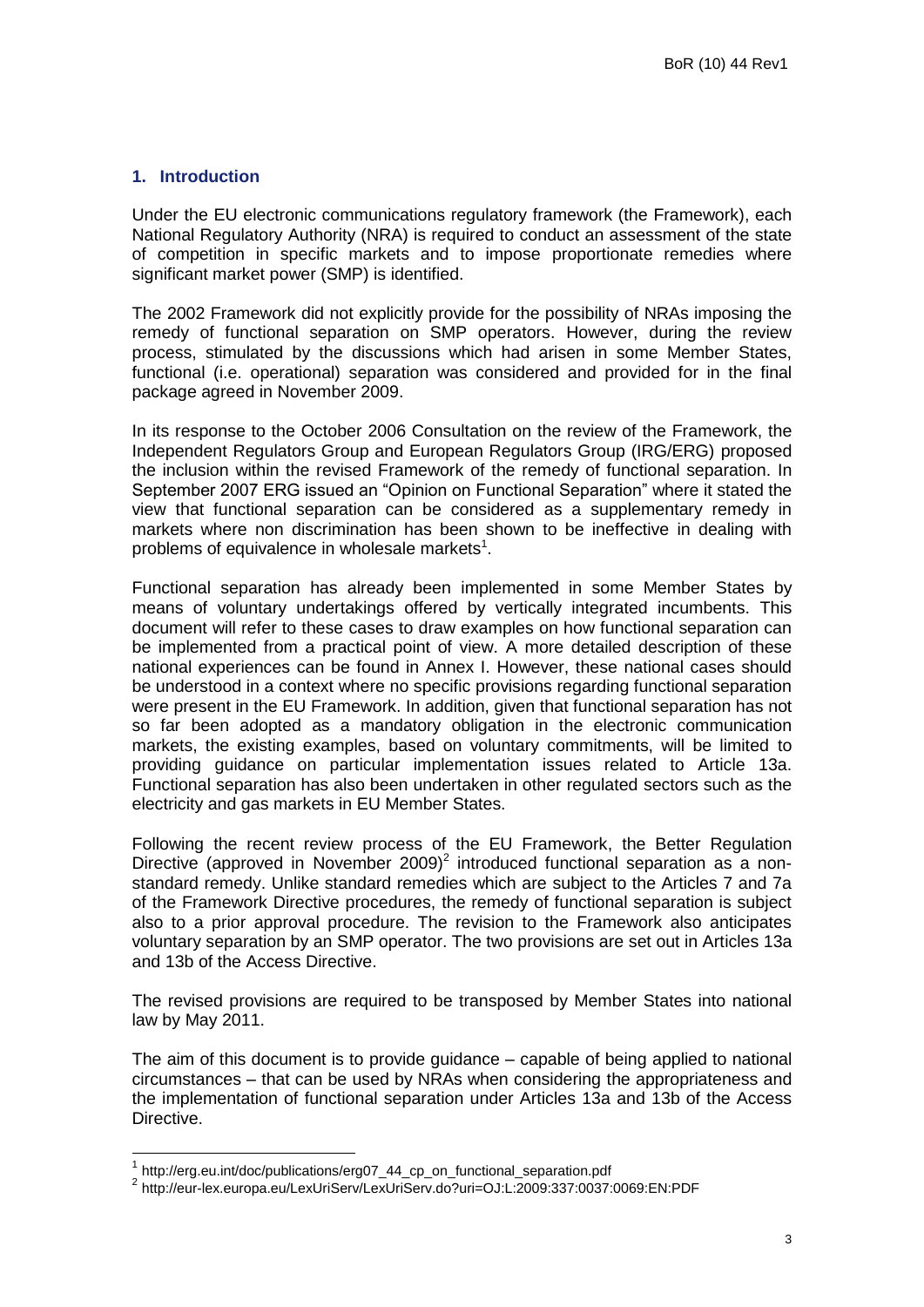## <span id="page-3-0"></span>**2. Guidance on functional separation in the revised Framework (Articles 13a and 13b of Access Directive)**

## <span id="page-3-1"></span>**2.1. Functional separation as a non-standard remedy (Article 13a)**

The revised Framework has introduced the possibility for NRAs to impose functional separation as a non-standard remedy. As an exceptional measure it requires specific conditions and special procedures before it may be imposed. The procedures are set out in Article 8(3) of the Access Directive and empower the Commission, taking the utmost account of the opinion of BEREC, to take a decision to authorise or prevent an NRA from imposing functional separation as a remedy.

This section considers the provisions of Article 13a and issues that may arise from its application by NRAs. It is not meant to provide an exhaustive list of indicators/criteria whose application would automatically lead an NRA to conclude that functional separation is required in order to solve the competitive problems of the market. As an option available to NRAs, functional separation should only be proposed after the relevant markets have been analysed in a coordinated manner, taking due account of all national circumstances and specificities.

# **2.1.1. Meaning of functional separation**

<span id="page-3-2"></span>Article 13a defines the obligation of functional separation as "*an obligation on vertically integrated undertakings to place activities related to the wholesale provision of relevant access products in an independently operating business entity. That business entity shall supply access products and services to all undertakings, including to other business entities within the parent company, on the same timescales, terms and conditions, including those relating to price and service levels, and by means of the same systems and processes*".

This section intends to provide a brief description of the possible forms of separation, with specific focus on functional separation. The concept of "Functional Separation" is often linked with the concept of "Equivalence of Access", by which the separated unit is required to supply access products and services on an equivalent basis to all communication providers, including the downstream arms of the separated undertaking. Section [2.1.5](#page-16-0) below will then discuss what types of access products could be required to be offered on a fully equivalent basis and be traded by the separated arm, i.e. where the NRA can draw the boundary between the equivalent products and the rest of the incumbent"s wholesale products.

The economic literature<sup>3</sup> specifies that the split within the firm can happen at two levels: between wholesale and retail or between access and other wholesale products. In particular, a typical vertically-integrated communication provider can isolate three main activities: Retail, Wholesale Access Products, and Wholesale non-Access Products. Article 13a, however, explicitly refers to functional separation as an "*obligation on vertically integrated undertakings to place activities related to the wholesale provision of relevant access products in an independently operating business entity*"(emphasis added). Therefore, this document refers to the separation between wholesale access products and the remaining wholesale products.

The primary argument for introducing vertical separation is that it reduces or (in the extreme) eliminates the incentive of the incumbent network operator to engage in non-

 $3$  Martin Cave and Chris Doyle, "Network separation and investments incentives in telecommunications," Warwick Business School, University of Coventry, UK.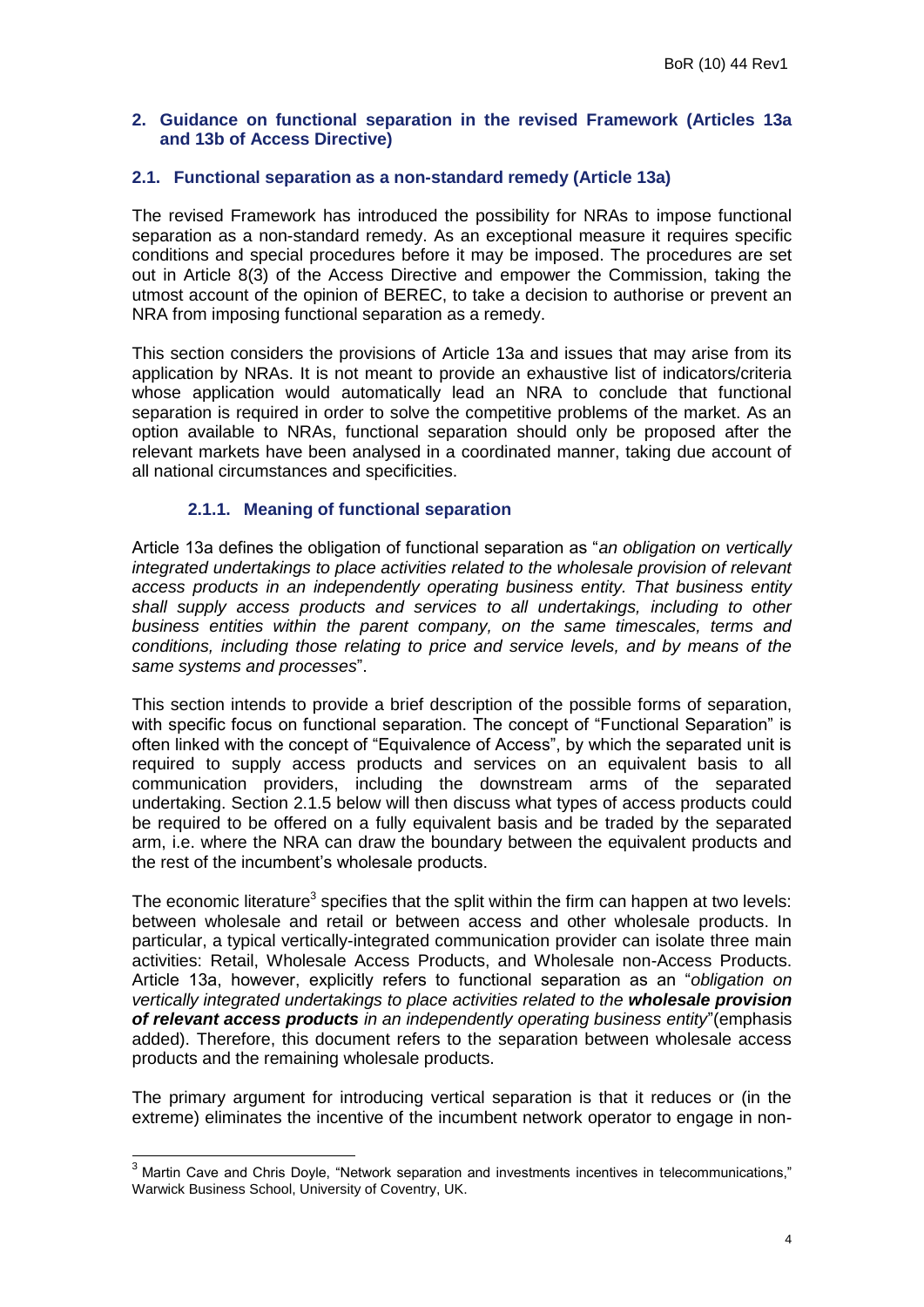price discrimination in favour of its own retail operations. In particular, it eliminates the incumbent"s incentives and possibilities, whether legal, economic or technical, to maximize the profits of its own downstream divisions via discriminatory practices<sup>4</sup>. In the absence of separation, the incumbent has incentives to maximize the joint profits of its upstream network operations and its downstream retail division by using such practices.

The term "functional separation" is defined in Recital 61 of the Better Regulation Directive: "*The purpose of functional separation, whereby the vertically integrated operator is required to establish operationally separate business entities, is to ensure the provision of fully equivalent access products to all downstream operators, including the operator's own vertically integrated downstream divisions*". The recital then underlines the benefits of functional separation, where other remedies have not worked, to reduce the firm"s incentives to discriminate, but reminds also that "*it is very important to ensure that its imposition preserves the incentives of the concerned undertaking to invest in its network and it does not entail any potential negative effects on consumer welfare*".

The economic literature outlines three broad kinds of separation:

a. Structural separation

 $\overline{\phantom{a}}$ 

- b. Functional (Operational) separation
- c. Accounting separation

At the extremes – structural and accounting separations – the terms are relatively unambiguous. Under accounting separation, the vertically integrated firm is required to follow specified accounting conventions for allocating the costs and revenues of upstream and downstream services into separate baskets, hence allowing regulators to set wholesale prices for upstream services. The benefit of accounting separation is that it preserves the vertically-integrated structure of the firm thereby preventing the loss of vertical efficiencies. On the other hand, accounting separation does not prevent nonprice discrimination conducts.

Under full structural separation, the firm that operates a network and provides services over it, is split into a) a company owning the local access network and providing wholesale access to service providers; and b) another company providing retail services. In this case the firm is literally divided in two entities with different ownership, management, etc. Article 13a does not deal with accounting separation, which can be adopted by the NRA as a standard remedy. Nor does it refer to structural separation which could in principle be imposed under competition law.

Between the two extremes, there are a variety of options, typically referred to as "operational" or "functional" separation. Martin Cave"s definition of separation, namely the "six degrees of separation", is set out in Table I. At the bottom, level 0, there is the accounting separation as defined above, whereas the top level, 6, is characterised by the split of the firm"s ownership.

| <b>Degree</b> | <b>Separation option</b>                                              | <b>Description</b>                                        |
|---------------|-----------------------------------------------------------------------|-----------------------------------------------------------|
| 6             | Ownership separation                                                  | As 5 but with different ownership.                        |
| b             | Legal separation (separate legal entities<br>with the same ownership) | As 4 but with a separate non-<br>executive board.         |
|               | Functional separation with localised                                  | As 3 plus different managers'<br>incentives and different |

<sup>&</sup>lt;sup>4</sup> Paul W. J. de Bijl, "Structural Separation and Access in Telecommunication Markets," CESifo Working Paper n. 1554.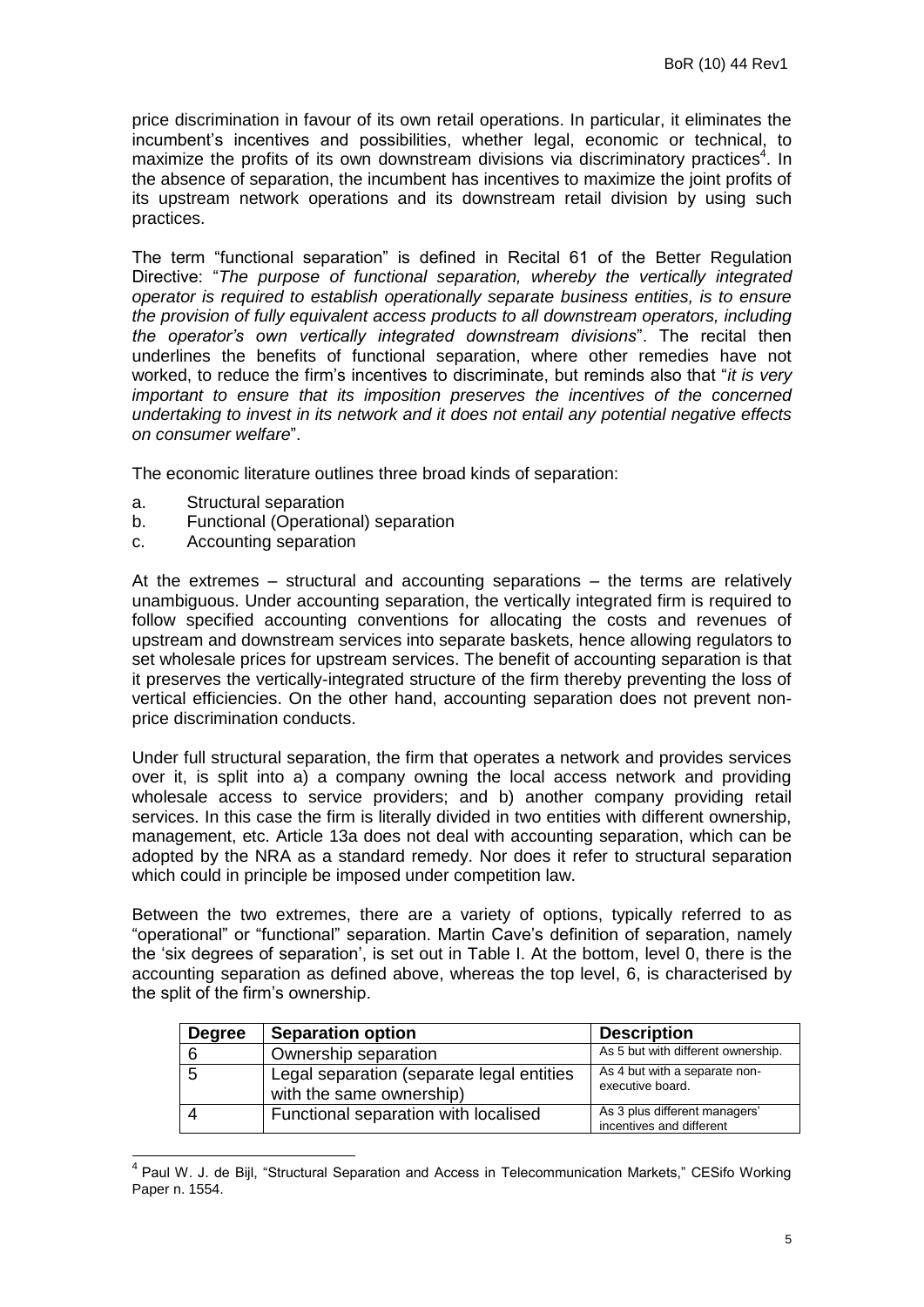|   | incentives and/or separate governance<br>arrangements | governance.                                                                                                                                                                                                |
|---|-------------------------------------------------------|------------------------------------------------------------------------------------------------------------------------------------------------------------------------------------------------------------|
| 3 | <b>Functional separation</b>                          | Physical separation of businesses<br>and new business practices, e.g.<br>new office location, new brand,<br>separate OSS, separate<br>management info systems.                                             |
| 2 | Virtual separation                                    | First form of equivalence of access<br>as internal and external customers<br>are treated equally. No physical<br>separation of the businesses.                                                             |
|   | Creation of a wholesale division                      | The incumbent has a separate<br>wholesale division which supplies<br>upstream inputs to competitors.<br>The retail arm still has a<br>preferential way to access<br>products. No equivalence of<br>access. |
| 0 | Accounting separation                                 | Costs and revenues of upstream<br>and downstream products are<br>allocated in different baskets.<br>Preserves efficiency of vertical<br>integration but does not provide<br>equivalence of access.         |

#### **Table I**

Level 1, the creation of a wholesale division, represents a step forward from accounting separation and has been adopted by many European incumbents. The wholesale division deals only with other providers who seek to purchase access products. However, the approach does not ensure equivalence, as the retail arm can have access to those products internally without interfacing with the wholesale division on the same terms as others do.

Level 2, virtual separation, enhances this model, by introducing full equivalence to the services offered to internal and external customers. This is normally achieved through the regulator imposing an obligation on the transaction boundaries to ensure that external customers are treated on equal terms, within equal timescales, etc. as the internal retail division.

Level 3, functional separation, involves a physical separation of the business and a quite substantial modification of the business practices, e.g. a different location for the new separated entity, software system separation (i.e. Operational and Support Systems (OSS)), Chinese walls, separate management information system, a new brand, etc.

The next degree, 4, involves different governance and/or different management incentives to those of the firm as a whole, e.g. bonuses and monetary incentives are not set on the basis of the overall firm"s performance. In the absence of these arrangements, management may attempt to maximise group shareholders value rather than divisional profit and consequently engage in discriminatory practices against competitors. The functional separation model adopted by BT in the UK is consistent with a Level 4 separation model (see Annex I for more details).

In Cave"s description, degree 5 contemplates the creation of a divisional board with non-executive members who act independently from the group board. The last degree, 6, is then another legal form of separation where the board has executive powers and separate accounts are filed. The chart below shows on a qualitative basis how the different degrees are likely to affect the incumbent"s discriminatory behaviour (x axis) and how intrusive the remedy is likely to be (y axis).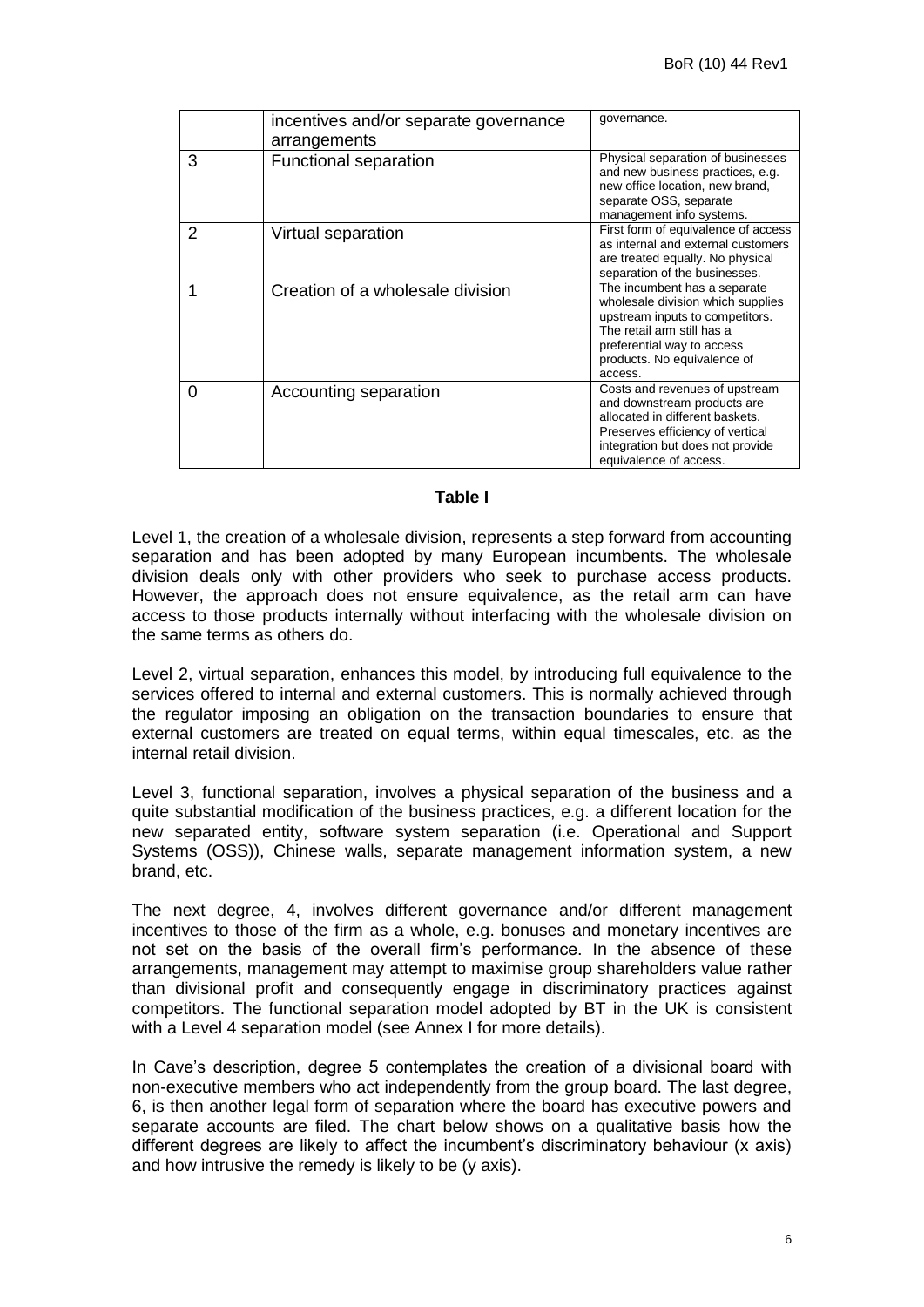



In practice, as noted by Crandall et al. $<sup>5</sup>$ , functional separation involves several granular</sup> decisions about how the separated firm is to operate, e.g. who is to report to whom (governance), who is permitted to talk to whom and about what topics (Chinese walls), what systems can be shared between the separated business and its retail affiliate and which ones must be duplicated (OSS separation), and who is remunerated for what, i.e. to what extent are the operators of the upstream and downstream divisions incentivised to maximise the performance of their own divisions versus the performance of the firm as a whole (incentive mechanisms)? This document will address these issues in further detail in the next sections. In general, all the elements listed in 13a(3), points a-f, represent the minimum set of elements to consider when imposing functional separation under Article 13a, therefore, among Cave's six options, only those that satisfy at least those elements should be regarded as appropriate to the submission of the draft measure.

The overall purpose of the functional separation is to ensure full "Equivalence of Access".

The equivalence of access, in general, can also have different forms of implementation, which include:

a. Equivalence of Inputs (EoI): the downstream access product retailed by the incumbent consumes exactly the same physical upstream inputs as the downstream product supplied by competitors, e.g. same tie-cables, same electronic equipment, same space exchange etc. The product development process is therefore exactly equivalent as their provision in terms of functionality and price.

 5 R. W. Crandall, J. A. Eisenach, R.E. Litan, "*Vertical Separation of Telecommunication Networks: Evidence from Five Countries*".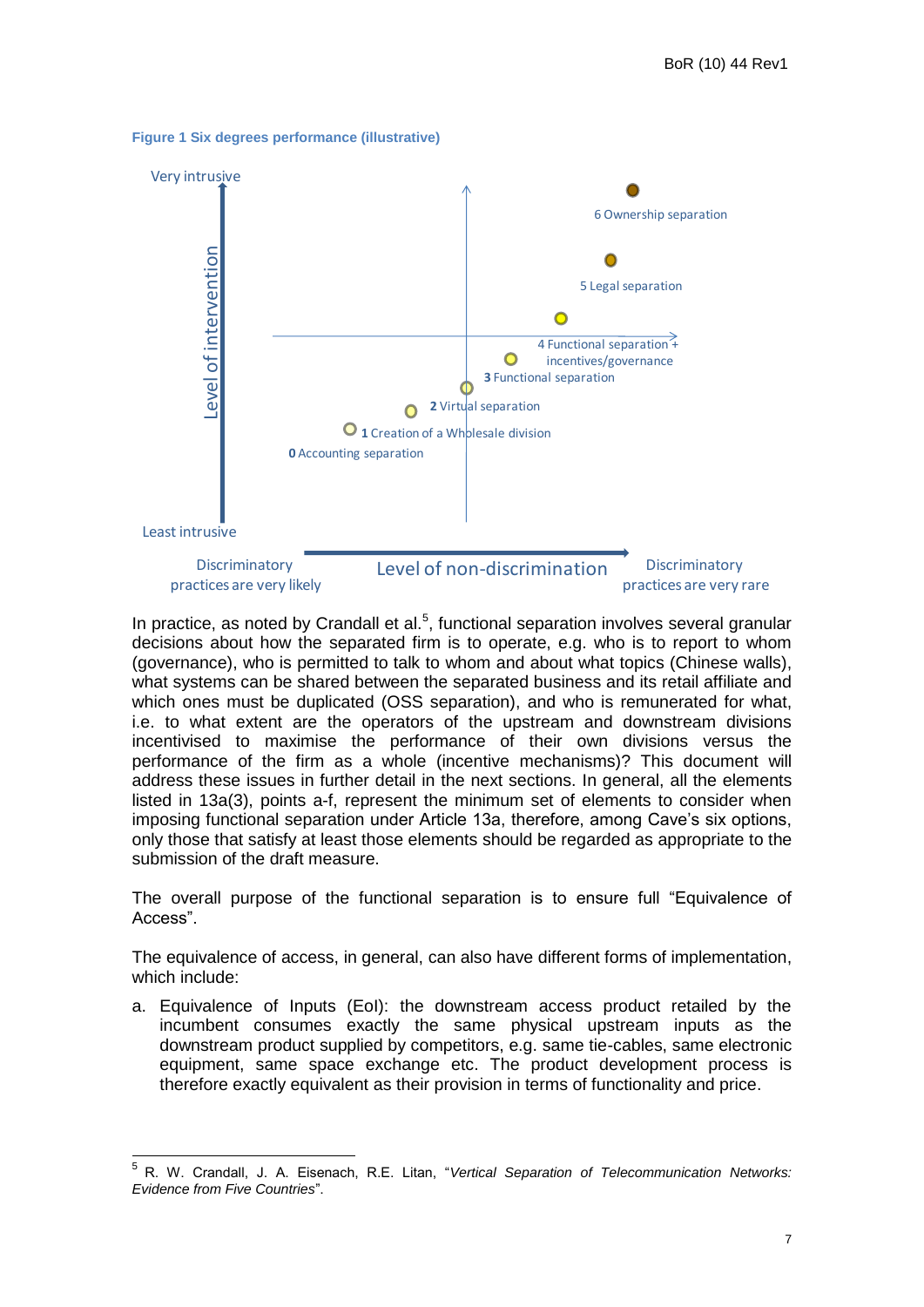b. Equivalence of Outputs (EoO): the access products offered by the incumbent operator to alternative operators are comparable to the products it provides to its retail division in terms of functionality and price, but they may be provided by different systems and processes.

In the UK, BT implements the former, while in Italy the product level equivalence adopted can be broadly classified as EoO. In practice, however, some of the systems and procedures used by alternative operators are the same as those used by Telecom Italia"s retail division.

The model of equivalence that the NRA shall implement when imposing functional separation by means of Article 13a is now clarified by Article 13a(1): all the relevant access products supplied by the functionally separated division must be provided to both the incumbent's and the other operators' divisions on the same terms and conditions, within same timescales, at the same price and quality and by means of the same systems and processes.

# **2.1.2. Exceptionality of the measure**

<span id="page-7-0"></span>The exceptional nature of the remedy, in particular the fact that it is a costly, complex and intrusive measure, is reflected in the legal provisions that deal with functional separation; in the specific, non-standard procedural requirements that NRAs have to satisfy in order to be able to impose the measure; and in the burden of proof that needs to be fulfilled when justifying the necessity of the measure.

The legal provisions of Article 13a of the Access Directive (as revised) reflect the above. It states that:

"*Where the national regulatory authority concludes that the appropriate obligations imposed under Articles 9 to 13 have failed to achieve effective competition and that there are important and persisting competition problems and/or market failures identified in relation to the wholesale provision of certain access product markets, it may, as an exceptional measure […] impose an obligation on vertically integrated undertakings to place activities related to the wholesale provision of relevant access products in an independently operating business entity"* (emphasis added).

Recital 61 of the Better Regulation Directive also refers to the exceptional nature of functional separation when stressing that:

"*in exceptional cases, functional separation may be justified as a remedy where there has been persistent failure to achieve effective non-discrimination in several of the markets concerned, and where there is little or no prospect of infrastructure competition within a reasonable time-frame after recourse to one or more remedies previously considered to be appropriate*" (emphasis added).

As a consequence, and according to the necessary analysis of proportionality<sup>6</sup>, following the principles listed in Article 8 of the Framework Directive, the NRA will be required, as mentioned above, to follow specific procedures to justify the implementation of functional separation in the national markets. It is important to highlight that the analysis and submissions described in Article 13a(2) and 13a(3) are due only when the NRA intends to mandate full functional separation, i.e. when the

 6 As noted by the European Court of Justice in the *Fedesa* case, the proportionality principle, which is a general principle of Community law, requires *i*) an assessment that the measures are appropriate and necessary in order to achieve the objectives legitimately pursued; *ii*) that when there is a choice between several appropriate measures recourse is made to the least onerous; and *iii*) that the disadvantages caused are not disproportionate to the aims pursued, see Case C-331/88 of 13 November 1990, § 13.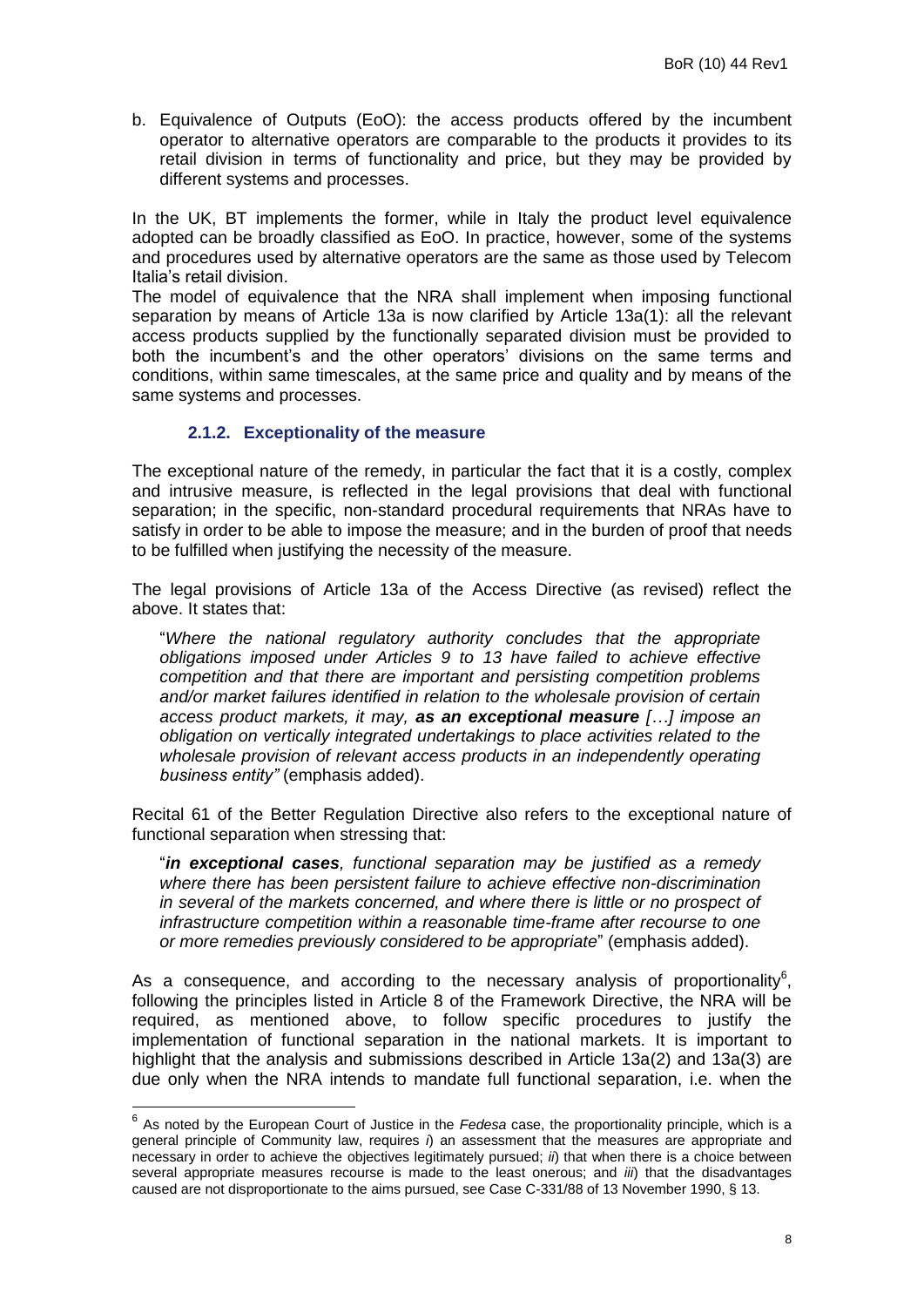SMP operator is required to go through a major organisational restructuring, create a separate business entity and implement full Equivalence of Access. Against this backdrop, it is worth recalling that Art. 10 of the Access Directive provides: "*Obligations of non-discrimination shall ensure, in particular, that the operator applies equivalent conditions in equivalent circumstances to other undertakings providing equivalent services, and provides services and information to others under the same conditions and of the same quality as it provides for its own services, or those of it subsidiaries or partners*". If the NRA intends to mandate forms of equivalence falling within the scope of what is permitted under Article 10, there is no need to undertake the additional procedures as set out in Article 13a.

Unlike Articles 9 to 13 of the Access Directive for standard remedies, which do not provide NRAs with indications on how they should justify their imposition, Article 13a(2) includes concrete specifications regarding the elements that should be included in such an assessment.

Regarding the applicable procedure, such exceptional nature is reflected in the fact the provisions of Article 8(3) of the Access Directive apply, which subjects the imposition of the measure to a specific authorisation process that will end with a Decision from the Commission authorising or preventing the NRA from taking such measure<sup>7</sup>. It is worth noting that the remedies imposed on the markets which have been affected by a decision to implement functional separation will be revised following the usual process of market analysis according to Article 16(6) of the Framework Directive.

Finally, the exceptional nature of functional separation is also implicit in the type of internal review that an NRA will have to undertake prior to imposing this obligation. As a measure of last resort, it can be assumed that the mere formal imposition by an NRA of the wholesale obligations foreseen in Articles 9 to 13 of the Access Directive will not by itself be sufficient to reach the conclusion, in a later assessment, that functional separation is the sole remedy that can help alleviate the competitive problems detected in the marketplace. Among other factors, a "reasonable" amount of time will need to pass between the imposition of the obligations foreseen in Articles 9 to 13 and the reaching of the conclusion that functional separation is necessary.

In this regard, NRAs will also need to assess whether the standard wholesale access obligations have not only been properly imposed but also systematically enforced. For instance, due to the close links between the non-discrimination obligation and the possible consideration of functional separation as a remedy, the existence of a substantial track record of enforcement activity against the SMP operator regarding instances of discrimination may assist an NRA in reaching the conclusion that functional separation should be assessed as a regulatory option. Likewise, the existence of additional measures that are ancillary to the non-discrimination obligation, such as regulatory measures that aim to assess the internal procedures implemented by the SMP operator when self-supplying the wholesale inputs to its retail arm, or publication of key performance indicators which allow service to third parties to be compared with the service provided to the SMP player"s retail arm, may also assist an NRA in concluding that, regardless of these measures, the evolution of the competitive landscape still requires consideration of a more intrusive measure such as functional separation. Obviously, the kind of enforcement activity in the application of the standard wholesale obligations will vary in each specific case, and will be dependent upon national circumstances such as the degree of enforcement scrutiny that can reasonably be expected from an NRA.

 7 In this process, the Commission must take utmost account of the opinion issued by BEREC and by the Cocom according to the advisory procedure.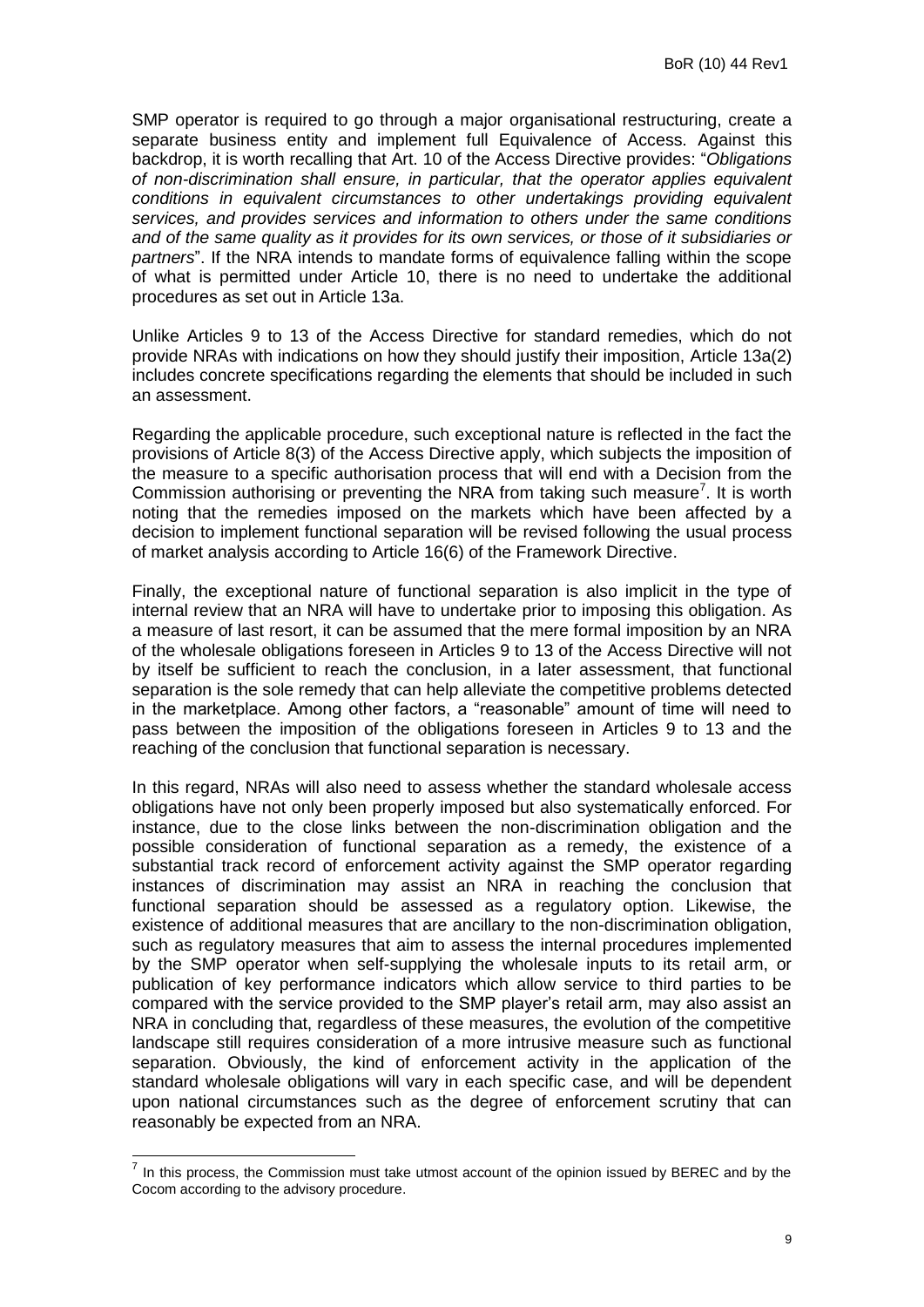In summary, due to the nature of functional separation as a measure of last resort, it will be the task of the NRA to assess whether the wholesale obligations foreseen by Articles 9 to 13 have been properly designed and have been consistently applied. If the answer to this question is in the negative, the NRA should evaluate to what extent a more comprehensive design and stricter enforcement of the wholesale measures covered by Articles 9 to 13 of the Access Directive may be sufficient to remedy the competition problems that have been detected, without the need to resort to functional separation.

# **2.1.3. Procedures**

<span id="page-9-0"></span>Where an NRA considers that functional separation is justified as an SMP remedy as discussed above, that remedy requires the prior approval of the Commission. According to the provisions of the new framework, when wishing to impose functional separation, the NRA undertakes the following actions:

- Conclude that the appropriate SMP obligations imposed under Articles 9 to 13 of the Access Directive following the market review have failed to achieve effective competition (Art. 13a(1)).
- Proposal to the Commission: carry out the analysis detailed in Article 13a(2), points a, b, c ,d (described in section [2.1.4](#page-11-0) of this document). This analysis forms the basis of the "proposal to the Commission".
- Remedies stage and draft measure: the draft measure must include all the elements listed in Article 13a(3), points a-f. See section [2.1.5](#page-16-0) for more details.
- Submit the proposal and the draft measure to the Commission in accordance with the procedures set out in the second paragraph of Article 8(3) of the Access Directive.
- Advisory stage: the Commission evaluates the NRA"s proposal and draft measure. BEREC and Cocom shall provide an opinion to the Commission. The Commission communicates its decision to the NRA, having taken utmost account of BEREC and Cocom"s opinion.
- Impact on current regulation: the NRA undertakes a coordinated analysis of the markets related to the separated access products following the procedure in Article 16 of the Framework Directive. This is to assess how the current SMP obligations can co-exist with the newly introduced functional separation.
- Changes to the current regulation: following the above assessment, the NRA can decide to impose, maintain, amend or withdraw obligations in accordance with Articles 6 and 7 of the Framework Directive.

The procedures set out below are prescribed by a combination of provisions in the revised Framework.

## **Market analysis procedure.**

Recital 61 of the Better Regulation Directive states "*When undertaking the market analysis and designing the details of this remedy, national regulatory authorities should pay particular attention to the products to be managed by the separate business*  entities, taking into account the extent of network roll-out and the degree of *technological progress, which may affect the substitutability of fixed and wireless services.*" On this basis, the imposition of functional separation derives from the market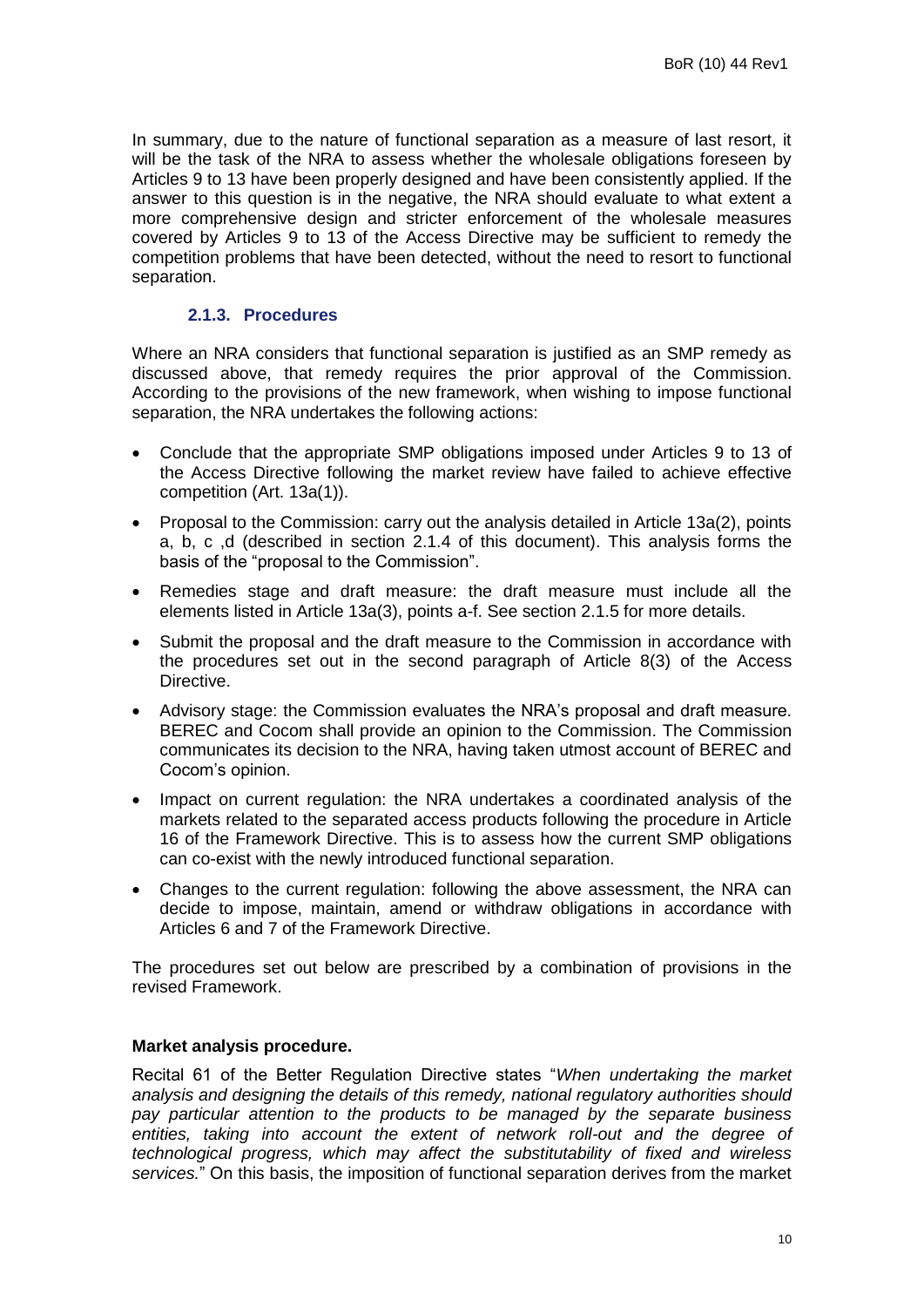analysis of all the relevant access products that will be required to be supplied by the separated business entity*,* e.g. separation of bitstream access and local access, can only be imposed after analysing both these markets.

On the basis of such market analysis, the next step is for NRAs to determine whether the relevant market is effectively competitive and to identify the undertaking(s) having SMP.

## **The imposition of functional separation.**

Once the NRA has determined the uncompetitive condition of the affected markets and has designated the vertically-integrated operator as having SMP, it should first demonstrate, in order to impose functional separation, that this remedy is based on the nature of the problem they have identified, proportionate and justified in light of the policy objectives laid down in Article 8 of the Framework Directive.

Article 13a requires that NRAs submit such request to the Commission for its prior approval. In particular, Article 13a requires the NRA to submit a proposal (Art. 13a(2)) and a draft measure (Art. 13a(3)). Although Article 13a is silent on whether both requirements have to be submitted jointly, it should be noted that Article 13a(4) specifies that the Commission"s decision will be taken on the draft measure.

Sections [2.1.4](#page-11-0) and [2.1.5](#page-16-0) provide details on the contents of the proposal and the draft measure to be submitted to the Commission.

## **BEREC's opinion.**

Under the provisions of Article 8(3), a BEREC"s opinion on a proposed imposition of functional separation is required before the Commission can decide whether or not to authorise the NRA. The Commission is required to take the utmost account of the BEREC's opinion in reaching its decision. When it has done so, the Commission is then required to consult the Communications Committee (CoCom) and to take the utmost account of its opinion.

#### **The advisory procedure.**

In approving any exceptional measure the Commission must act in accordance with Article 14(2) of the Access Directive, which refers to the advisory procedure under Comitology. This means that in its decision approving an NRA proposal to impose functional separation, the Commission shall be assisted by the CoCom, which shall provide an opinion on the draft measure. The Commission shall take the utmost account of the opinion delivered by the committee and shall inform of the manner in which the opinion has been taken into account.

#### **Coordinated analysis stage and imposition of remedies in affected markets.**

Article 13a(4) provides that "*Following the Commission's decision on the draft measure taken in accordance with Article 8(3), the national regulatory authority shall conduct a coordinated analysis of the different markets related to the access network*" and, on the basis of this analysis, the NRA shall "*impose, maintain, amend or withdraw [existing] obligations*" in accordance with the procedures in Articles 6 and 7 of the Framework Directive.

The coordinated analysis has the aim of assessing whether the existing regulatory remedies, following the imposition of functional separation, need to be maintained, amended or withdrawn. Once the Commission approves the exceptional remedy, the NRA is required to carry out this assessment. For example, as a consequence of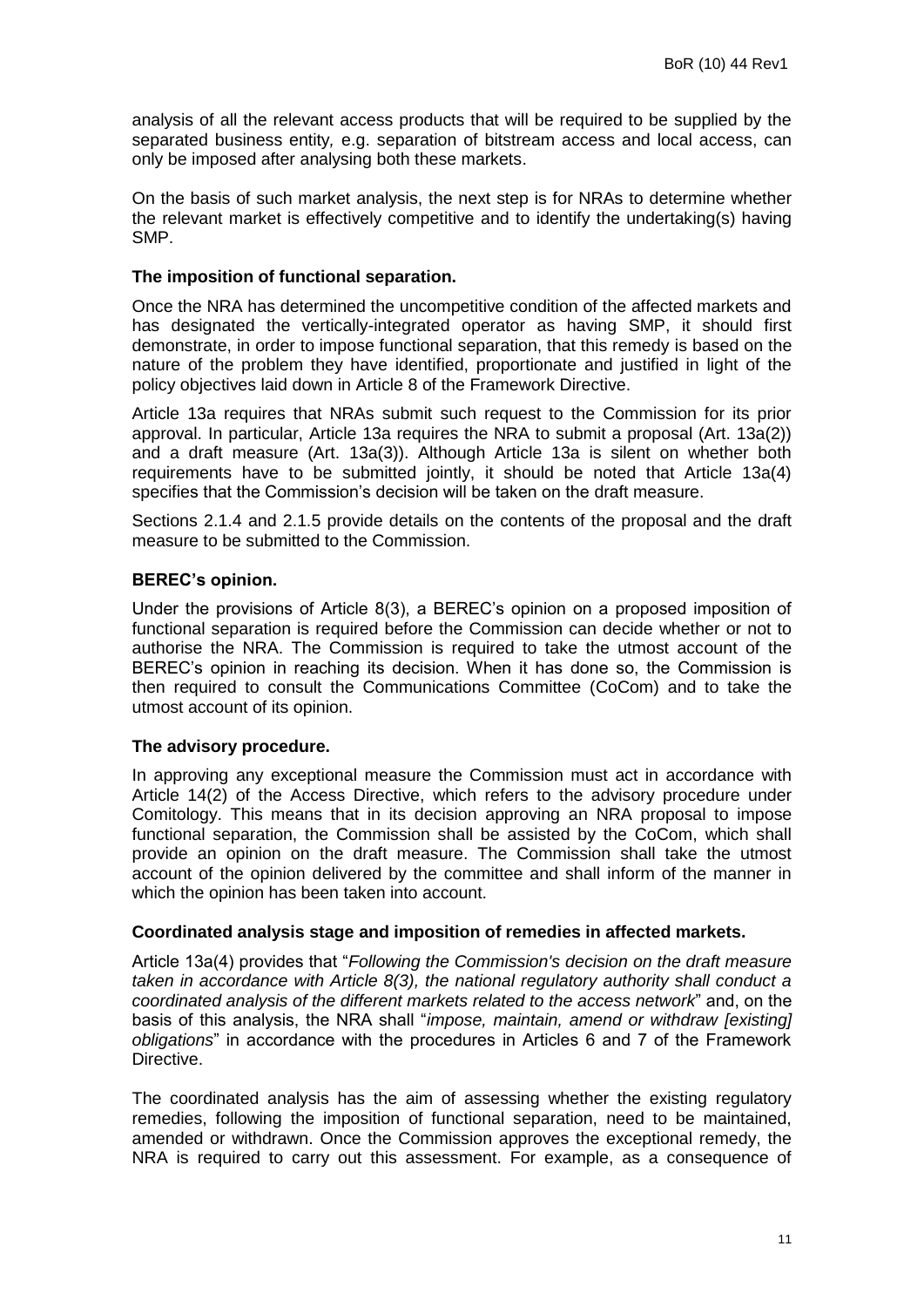imposing functional separation, the NRA may find that retail markets can be partially or totally de-regulated.

The Directive is silent on the time-frame for this and it would be reasonable to allow some time for the imposed measure of functional separation to have an effect. It should be noted that the Directive at Article 13a(5) makes clear that an SMP operator who is subject to an obligation of functional separation may also be subject to any of the standard remedies listed in Articles 9 to 13 (and any other "exceptional" measures) if these are warranted by the results of a market analysis. However, it is reasonable that NRAs would not maintain current remedies when separation remedies have been implemented and adequately address the market failures.

# **2.1.4. Contents of the proposal to the Commission**

<span id="page-11-0"></span>This section addresses the main criteria that should guide the analysis undertaken by the NRA prior to the submission of a draft proposal to the European Commission. The content of the draft proposal is dealt with in Article 13a(2).

As previously stated, this document does not aim to provide an exhaustive list of indicators and thresholds to conclude on whether functional separation should be applied. The intention is rather to provide some guidance on the elements of analysis that NRAs should take into account when applying the provisions of Article 13a. The final decision will therefore be the result of a national analysis that takes due account of the specificities of the national markets.

Article 13a(2) lists the elements of the analysis that the Commission expects NRAs to include when submitting a proposal to impose functional separation. There are two main elements:

- Firstly, the NRA has to provide evidence justifying its conclusions that the conditions of Article 13a(1) are met, i.e. that "*the appropriate obligations imposed under Articles 9 to 13 [standard remedies] have failed to achieve effective competition and that there are important and persisting competition problems and/or market failures identified in relation to the wholesale provision of certain access product markets [...]*" (Article 13a(2)(a)). Such analysis is intended to provide evidence that this remedy is appropriate and proportionate. The NRA must also show that "*there is little or no prospect of effective and sustainable infrastructure-based competition within a reasonable time-frame"* (Article 13a(2)(b)) and that functional separation would be the "*most efficient means to enforce remedies aimed at addressing the competition problems/markets failures identified*" (Article 13a(2)(d)).
- The second element refers to an impact analysis, which is not required for the standard remedies and reflects the exceptionality of the measure. Specifically, NRAs are required to assess the impact on the regulatory authority, the undertaking, the electronic communications sector as a whole, incentives to invest in a sector as a whole, and on other stakeholders including impacts on competition and on consumers (see Article 13a(2)(c)). In terms of benefits, Recital 61 notes that functional separation has the capacity to improve competition in several markets by significantly reducing the incentive for discriminatory practices by the incumbent. In terms of possible costs, the Recital finds that it is also very important for NRAs to ensure that its imposition preserves the incentives of the incumbent to invest in its network and does not entail any negative effects on consumer welfare. The incumbent"s costs are likely to include the costs of separation and costs of re-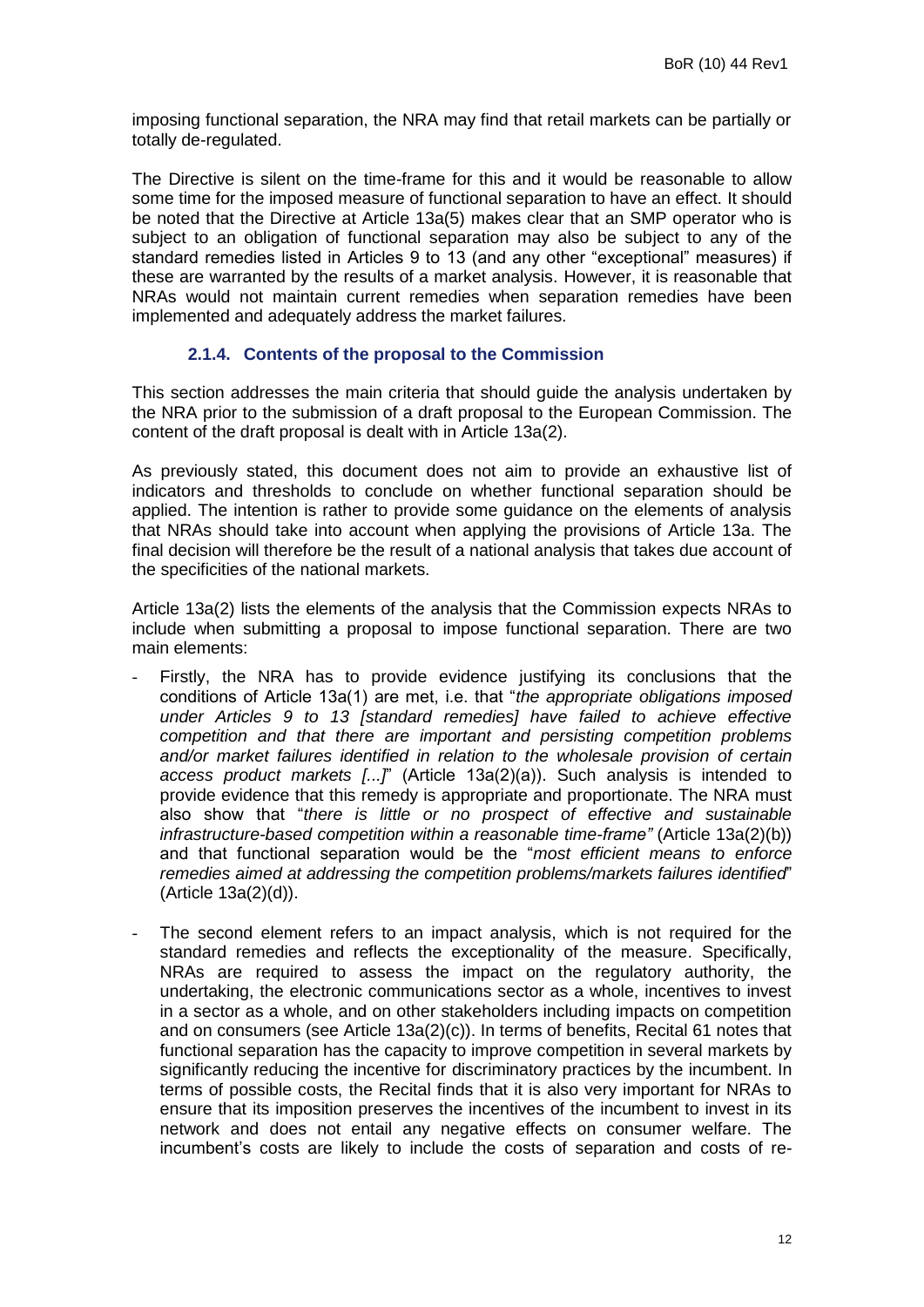location and re-branding (if required). It is worth noting that a quantitative assessment of both benefits and costs is likely to be very challenging.

The following paragraphs provide details of each of the two elements.

#### **Assessment of the need to impose functional separation**

As mentioned, first of all the NRA will need to establish that the imposition of this non standard measure is justified.

As extensively covered by the economic literature, a vertically-integrated undertaking has high incentives to engage in a range of discriminatory tactics. In particular, it is likely to discriminate on non-price parameters, such as denial to access to services self provided to its own retail arm, delaying the processing of orders, or providing detailed advance information to the vertically-integrated operator's own downstream business operations before making it available to competing downstream customers, in order to give advantage to their own downstream operations to the detriment of their (competing) upstream customers.

ERG extensively deals with the different issues related to non-price discrimination and the ways to remedy it in its revised CP on remedies of June 2006 (ERG (06) 33). However, such behaviour can be difficult to detect by the NRA, meaning that by the time evidence has been found and remedies applied the damage to competitors has already been made. The standard remedies designed to avoid discriminatory practices by the vertically-integrated SMP operator may be therefore insufficient to address the problem.

Where such standard remedies have failed and there are important and persistent competition problems and/or market failures, functional separation can be an appropriate way to address competition problems. It is specifically designed to tackle non-price discriminatory practices, as it significantly reduces or eliminates the incentives and ability of the vertically-integrated undertaking to discriminate.

Despite the fact that these incentives exist and functional separation could arise as an additional tool for NRAs to deal with discriminatory behaviour by the incumbent operator, due to its uncertainties, the imposition of such a measure should be balanced considering both the expected benefits in solving the competition problems and the costs of taking this decision. In particular, it should be compared to the situation when all other available obligations have been imposed and enforced in a consistent manner.

The starting point of the analysis provided by Article 13a is the requirement for the NRA to conclude *"that the appropriate obligations […] have failed to achieve effective competition and that there are important and persisting competition problems and/or market failures identified […]"* (emphasis added). Therefore, not only should the NRA come to the conclusion that the imposition of the appropriate measures within the standard set of available remedies (and the NRA"s attempts to enforce them over a reasonable period of time) has been ineffective to solve the competition problems in the access markets, but also that those competition problems are *important* and *persistent*.

In other words, if a market assessment shows that competition is not effective – due essentially to significant and persistent discriminatory practices by the SMP operator, despite the efforts of *ex ante* regulation – and that there is little or no prospect of evolution towards effective and sustainable competition in a reasonable time-frame, functional separation could be deemed as appropriate.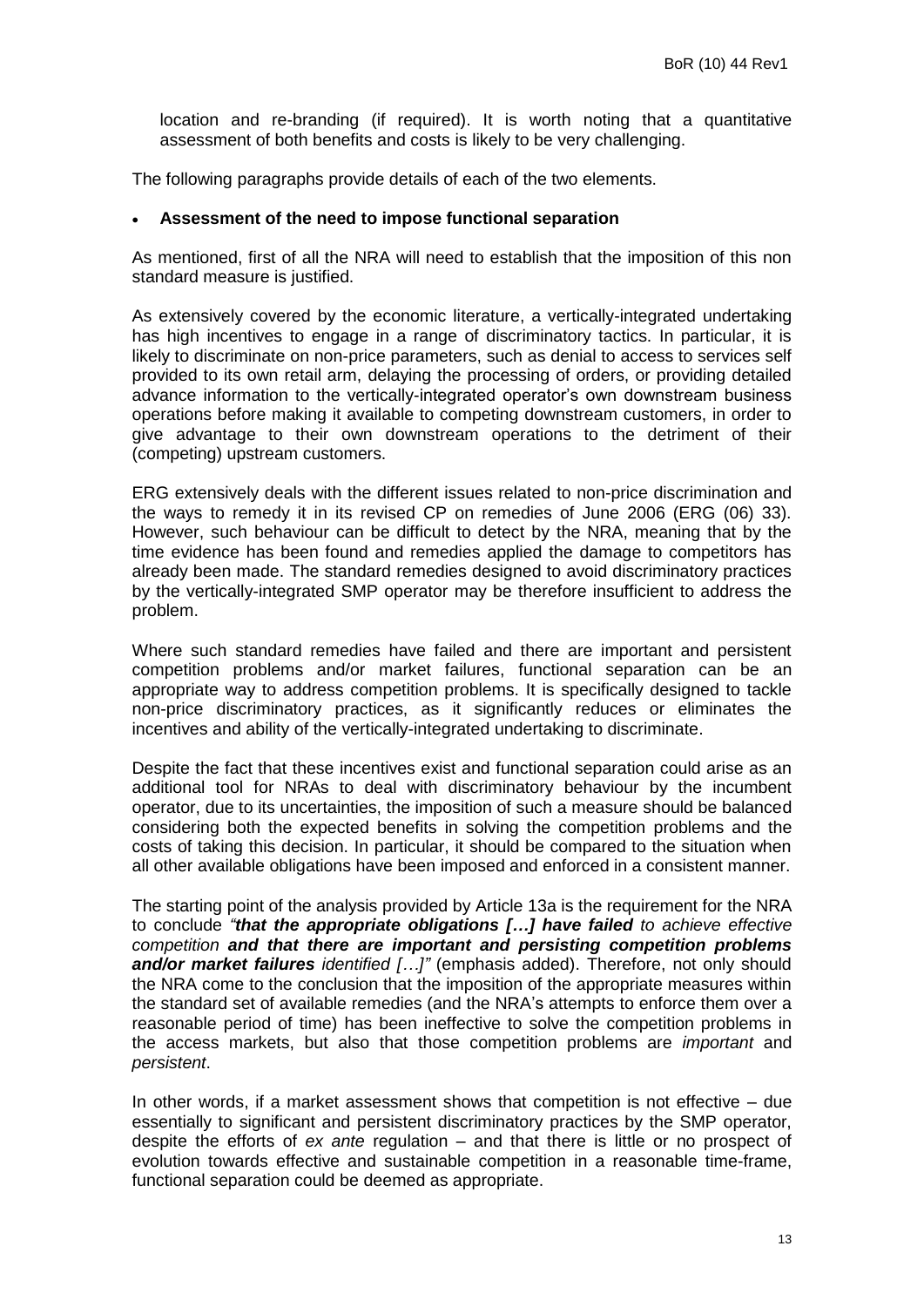For this purpose, the NRA could take into account the following:

The existence of structural barriers to entry

In order to assess the degree of replicability of the relevant assets, the NRA should investigate and verify the existence of structural barriers to access. The absence of alternative access infrastructures (to that of the incumbent operator) would provide the NRA with essential evidence on the existing obstacles to entry. Additionally, the persistence of the bottleneck should be investigated.

If the NRA reaches the conclusion that access to the incumbent's network is not essential, given that viable alternative infrastructures exist or could be foreseen in the short/medium term, discriminatory practices may not be assumed to have such a relevant impact on the competitive conditions such as to justify imposing functional separation.

The persistence of the competition problems

In order to conclude on the persistent character of the competition problems or market failures, both a historic and prospective perspective could prove to be valuable to the analysis.

NRAs could consider a range of different indicators for this purpose. Some examples include:

- **EXECT** market shares and their trends over time (dominance of the incumbent in both wholesale and retail markets);
- increase in disputes between the incumbent and alternative operators regarding discriminatory practices;
- persistent problems of discrimination;
- retail market structure, assessing whether the behaviour of the SMP operator prevents alternative operators from offering viable services in terms of price packaging, quality of service, or commercial and technical features (e.g. does the retail market see alternative offers based on LLU?).

As highlighted by the wording of Article 13a(2), the prospect of alternative infrastructures will impact the NRA"s assessment of the persistent character of the competition problems. More specifically, the Article points to the existence of *"no or little prospect of effective and sustainable infrastructure-based competition within a reasonable time-frame*" as a prerequisite to conclude on the need for functional separation.

While functional separation is recognised to be beneficial in the promotion of intraplatform competition, its effects on infrastructure-based competition may be detrimental.

Therefore NRAs will need to assess the likelihood of investments in new access infrastructures by alternative operators. The time perspective is important in this assessment, as the effects of functional separation can be different in the short and in the medium/long term.

On the one hand, in the short term functional separation may be a solution to the uncompetitive conditions of the market. It may encourage investments since it gives greater legal certainty to both incumbent and new market entrants and may help to unblock the problem whereby dominant carriers can delay investments in access upgrades to avoid cannibalising downstream revenues. On the other hand, in the long term it may lead to a reduction of incentives for other operators to invest in alternative access infrastructures, thereby inhibiting infrastructure-based competition in the access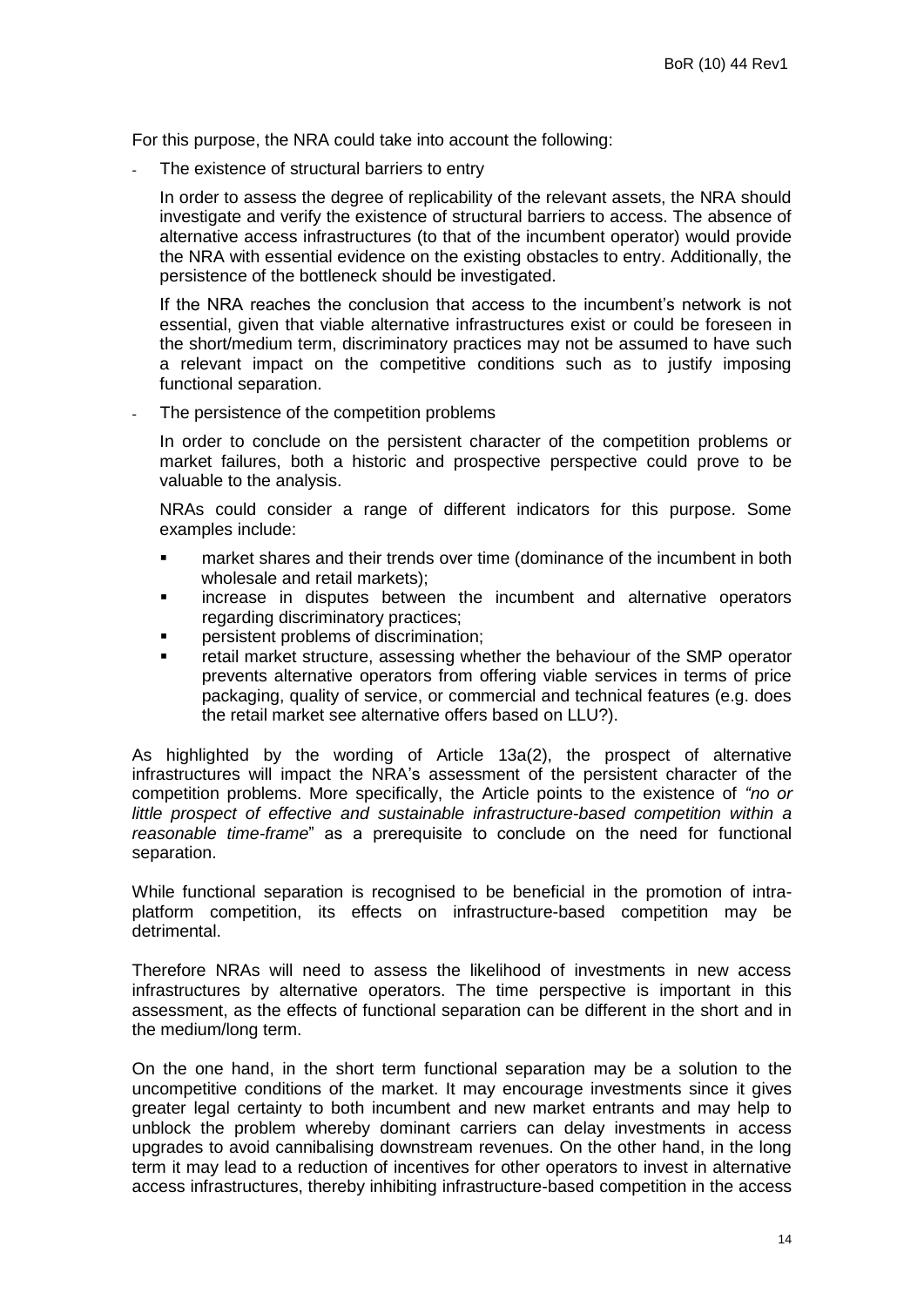network. This may be caused by all market players sharing the same infrastructures under exactly the same conditions.

The evaluation on whether the benefits outweigh the cost of imposing such a measure is one of the most difficult issues to be addressed by the NRA. The following paragraphs propose a number of criteria that could be taken into account in the analysis.

## **Assessment of the impact of imposing functional separation**

Given the risk of regulatory failure of such a costly and intrusive measure, in particular taking into account that it has never been adopted as a mandatory obligation so far in the telecom markets, the impact analysis that NRAs will have to undertake could become the most difficult aspect of the whole analysis.

According to Article 13a(2)(c), NRAs shall assess the impact of the imposition of functional separation from several points of view, which includes the effects on the NRA, on the undertaking and on the sector as a whole, with a special view on the workforce, on the incentives to invest, taking into account social and territorial cohesion, and on the overall competitive situation and on consumers. Therefore, the decision to impose functional separation cannot be only based on market analysis tools but has to incorporate a more comprehensive analysis.

The following paragraphs try to provide some guidance on the main elements such an analysis could cover, given the aspects listed in Article 13a(2)(c):

## Impact on the NRA

Disadvantages: the imposition of functional separation on the incumbent could result in a significant increase of the workload on the regulatory authority. In the scenario of compulsory separation, the NRA has to decide which activities should be provided by the new entity, the assets related to these activities, the resources to ensure an efficient operation, etc. The capacity and resources of the NRA to impose and manage this measure on an ongoing basis should be considered as they are a key element to ensuring its effectiveness.

Advantages: once imposed, functional separation could ease the regulatory burden, as discriminatory practices by the vertical-integrated operator should not engage the regulator to the same degree and the number of inter-operator disputes should show a decrease. This could lead to outcomes that enable downstream regulation to be removed in due course.

The concrete balance of these pros and cons should be carefully assessed by the NRA, taking into account its capacities and the market structure.

#### Impact on the undertaking and the sector

NRAs should also analyse the impact of functional separation both on the incumbent, giving particular attention to the workforce, and on the whole electronic communications sector.

Disadvantages: it is clear that the imposition of this measure would have a significant impact on the incumbent as it will necessarily be obliged to change the way it functions, incorporating new processes and steps between the separated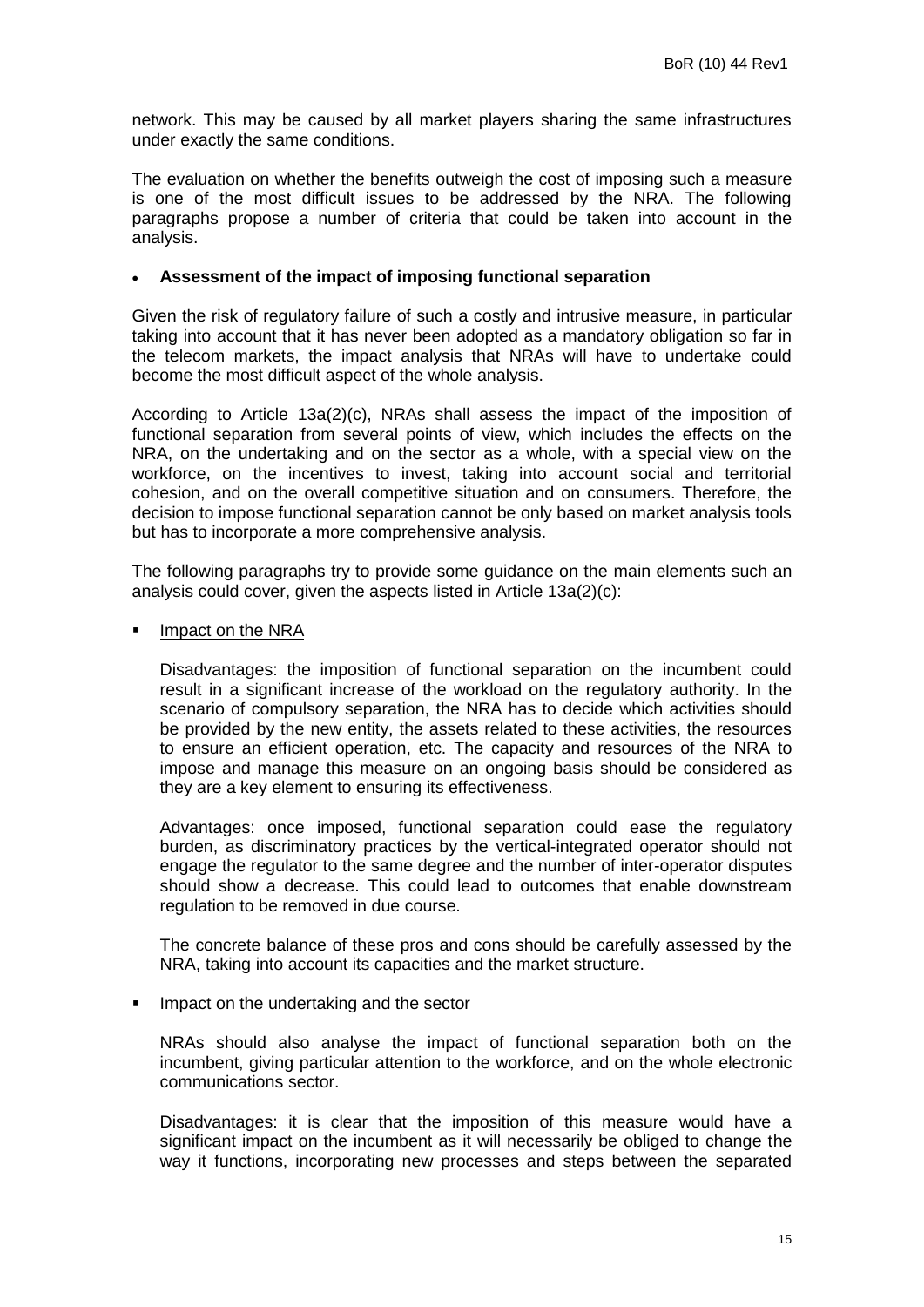entity and the retail arm. In other words, the incumbent may incur high costs to implement separation.

Advantages: the impact on the whole sector might be more difficult to foresee, as there is not a clear direct impact other than solving the discriminatory practices. However, this should lead to significant gains for the sector as alternative operators should find the process of obtaining access more efficient than was previously the case.

Finally, it should be noted that the focus on the labour force seems to impose on NRAs a requirement to determine the net impact of the measure on employment in the sector. While there may be a direct impact of functional separation in employment terms, both gains and losses in some areas, changes in employment numbers to meet business requirements are not of themselves an indicator of either a positive or negative impact. A more efficient process might lead to a reduction in direct labour force requirements but this can be outweighed by the possibilities of redeploying staff to other productive tasks.

#### **IMPACT ON THE INCENT** INVEST

The other key element to be considered in the impact analysis is the effect on the overall incentives to invest. In the economic literature it is possible to find the view of those who argue that functional separation will reduce these incentives on both the incumbent and alternative operators. Functional separation implies a reinforced access obligation as the activity of the separated entity is focussed on the wholesale provision of services. This fact facilitates entry to alternative operators as they can use these wholesale services under regulated conditions, including prices. In these conditions, all operators, including the incumbent, may have reduced incentives to invest as the costs of rolling out their own infrastructures are likely to be higher than the costs of purchasing the services offered by the separated entity. However – as is the case also for a fully integrated SMP operator – price regulation taking account of economies of scale and scope can mitigate these effects. Experience has shown that the ladder of investment coupled with consistent access pricing (the "right space" between the steps of the ladder) allows alternative operators to climb up the ladder by investing in their own infrastructure in parallel with the build-up of their customer base. Equivalence could lead competing operators to invest in intermediary infrastructure (e.g. LLU), which may in turn incentivise the incumbent to invest in newer infrastructure (e.g. NGA).

However, the scope of this analysis seems to have been broadened as NRAs should also consider the impact on investments in the sector as a whole particularly with regard to the need to assure social and territorial cohesion. Regarding this aspect, it may be implicit that an integrated firm could more efficiently ensure these objectives of social and territorial cohesion, but it should be noted that these objectives can be pursued by applying the Universal Service Directive (Article 23a) through accessibility measures and Universal Service Obligations.

Finally, in a context of transition to next generation access networks, the impact on NGA investments should be carefully assessed by the NRA. The incentives to invest in these new networks by the incumbent could be deterred if it anticipates that the new assets could be transferred to the separated entity. Therefore, the NRA should consider individually the imposition of functional separation of assets related to NGA. It should be noted though that such an assessment is not simple or straight forward. For example, an incumbent with a relatively weak retail market share (e.g. in broadband) may have a higher incentive to invest in NGA if it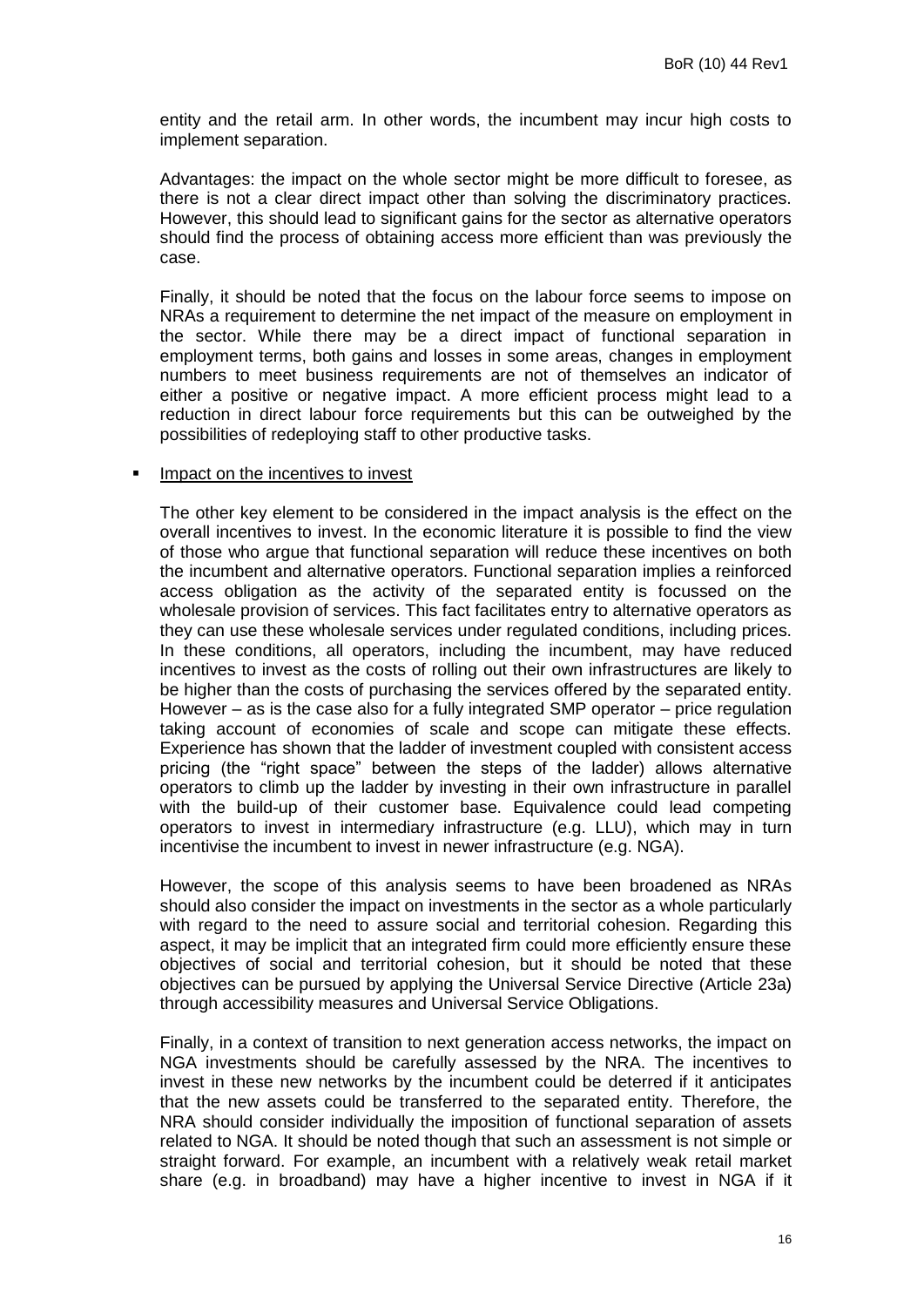perceives functional separation to offer a higher degree of certainty for its wholesale business than would otherwise be the case.

#### Impact on competition

This criterion is the most relevant to the current activities carried on by NRAs. The provision of wholesale services in a transparent and non-discriminatory way is a key element to avoid distortions in communications markets, once infrastructure competition is shown to be unfeasible<sup>8</sup>. On the other hand, as said before, the timeframe required to implement the measure should be considered as a key element of its effectiveness.

#### Impact on consumers

The last criterion listed in Article 13a(2)(c) refers to the impact of the measure on consumers. In principle, an improvement in the competition conditions should increase consumers" welfare, as they could get a better deal in terms of lower prices and more innovative offers. This is also true in the long term, as the NRA has to show that the positive effects of the measure overrule negative effects regarding incentives to invest. At this point, it is difficult to foresee additional elements to take into account regarding this criterion.

The approach described above requires an assessment of the evolution of several variables in the short/medium term. This may result in a high level of uncertainty in the final result. Therefore, if the impact analysis is carried out by means of a cost-benefit analysis the NRA may decide to complement the impact analysis with a sensitivity analysis – although it is not a criterion of analysis listed under Article 13a – in order to test the robustness of the hypothesis considered.

Finally, Article 13a(2)(d) requires NRAs to show that functional separation *"would be the most efficient means to enforce remedies aimed at addressing the competition problems/markets failures identified"*. To this end, together with the analysis described above (on the need for and the impact of the measure), the NRA could include an assessment of other possible regulatory/legal options available to solve the issues identified (these would not include market remedies, which would have already proved to be insufficient), with the conclusions on the reasons why functional separation is considered the most efficient remedy<sup>9</sup>.

In conclusion, having demonstrated through the above analysis the overall benefits of functional separation, established that existing remedies, effectively applied, have failed to address identified competition problems, and shown that any alternative regulatory solutions would be less efficient, the logical conclusion is that the imposition of functional separation on the SMP operator would be justified.

## **2.1.5. Contents of the draft measures**

<span id="page-16-0"></span>Under Article 13a(3), the draft measures, similar to the proposals, shall include certain mandatory elements and also have to be submitted to the Commission, which has to decide upon them in accordance with Article 8(3). While the proposal has to show and demonstrate that the measure is proportionate and appropriate, the draft measures

 8 As mentioned above, the Directive requires market failures to have been both *important* and *persistent*. If both requirements are not fulfilled, the expected benefits of functional separation, i.e. improving competition, may not overweight its costs.

<sup>9</sup> A similar analysis was conducted by Ofcom in 2004/2005 in their strategic review of Telecommunications: http://www.ofcom.org.uk/static/telecoms\_review/index.htm.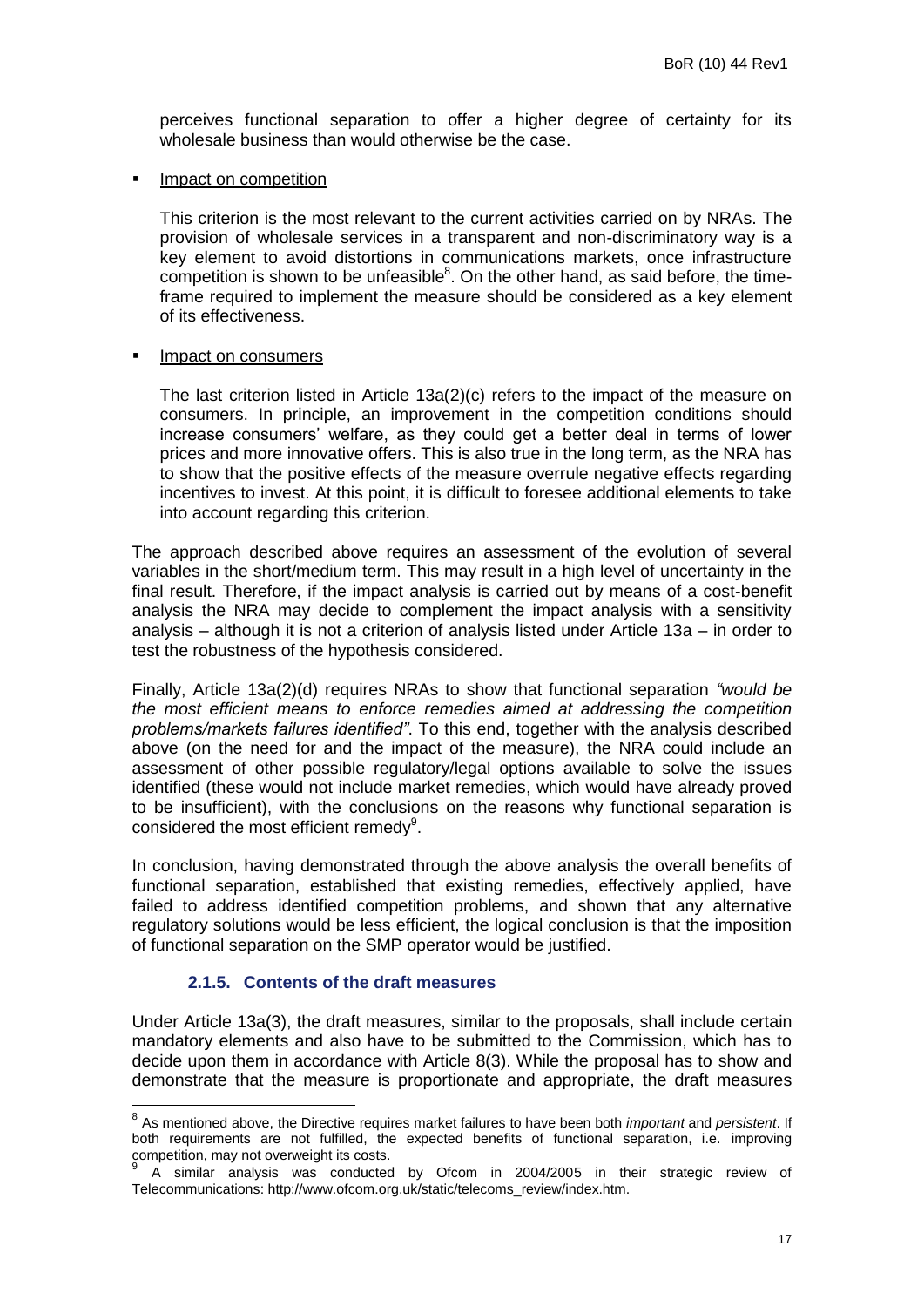have to include a detailed description of the functional separation obligation that the NRA intends to impose.

The draft measures are required to include these elements:

a) *"the precise nature and level of separation, specifying in particular the legal status of the separate business entity".*

A different combination of processes, systems and organizational measures, as well as the choice of products provided by the separated entity, will create different types or degrees of separation.

According to Article 13a of the Access Directive NRAs can "*impose an obligation on vertically integrated undertakings to place activities related to the wholesale provision of relevant access products in an independently operating business entity*".

Taking into account that this provision refers to an independently operating "business entity", the imposition of the separation into a legally separate undertaking sited within the same group is possible. This provision would otherwise not refer to a separate "business entity" but rather to a separate "business unit". This is supported by Article 13a(1) where it states "*that business entity shall supply access products and services to all undertakings, including to other business entities within the parent company […]"* (emphasis added), leaving the option to apply a range of degrees of functional separation (see Table I on functional separation degrees) up to the aforementioned legal separation.

When informing the Commission about *the "precise nature and level of separation, specifying in particular the legal status of the separate business entity"* the NRA should therefore explain in detail which of the aforementioned degrees of functional separation (or combinations of those) will be imposed.

*b) "an identification of the assets of the separate business entity, and the products or services to be supplied by that entity".*

One of the most important issues is the identification of the perimeter of the infrastructure involved and the range of services that the separated business entity will offer. For this purpose, NRAs have to indentify the assets and the associated services that can be considered as essential facilities. The tangible assets could include all network parts belonging to the access network including ancillary elements necessary to run it. These again would be determined by the products or services to be supplied by the separated entity. Intangible assets, such as intellectual property and human capital, would also have to be clearly assigned to the separated entity.

Since the evaluation is influenced by technology development and in particular by the development of NGNs, these have to be borne in mind making it necessary to make a prospective outlook when identifying the assets. Taking this into account, market players would need to have access to products or services in a nondiscriminatory way. NRAs therefore would have to make sure that either equivalence of input or equivalence of output is guaranteed by the separated entity.

When deciding on the form of separation, the NRA should also carefully consider where to draw the boundary of the access products to be separated. For instance, a broad distinction could be the following: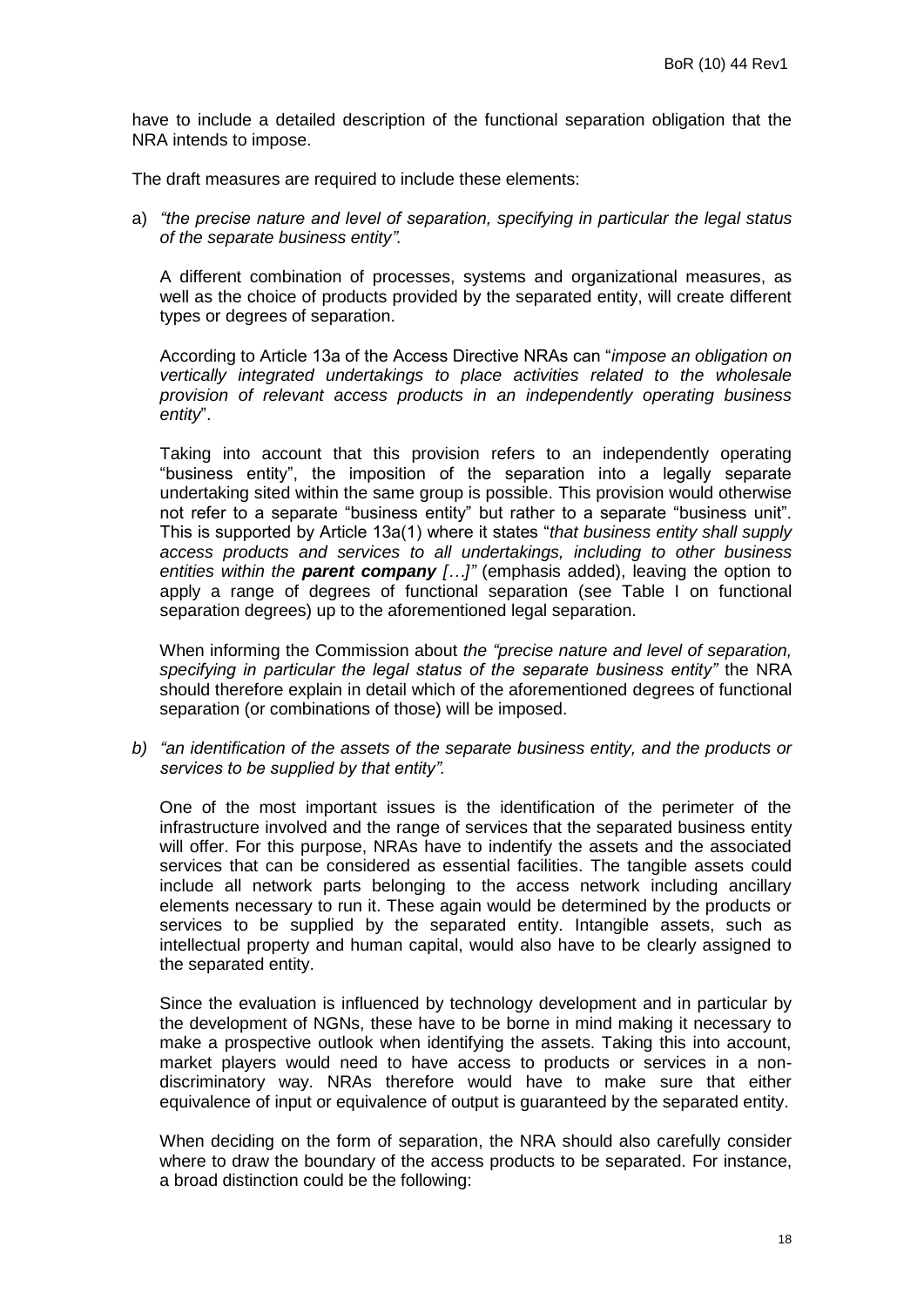- a. Non-Access Network: core network services; call origination, termination, transit; trunk segments of leased lines; some backhaul, e.g. very high bandwidth backhaul or backhaul in some geographical areas;
- b. Access Network: unbundled local loop; wholesale line rental; tail segments of leased lines; remaining backhaul.

However, such a distinction is not always straightforward. Some questions may arise such as whether wholesale broadband access should be included among the access network products traded by the functionally separated entity or whether the backhaul should be completely or partially included among the equivalent products.

There could be national cases where the upstream input to broadband services is a persistent economic bottleneck and regulators have already adopted measures to remedy the SMP position in the market. The decision on whether to include such products is thus left to the NRA on the basis of the specific national case.

In the UK, bitstream access was one of the first equivalent access products (BT IPStream). At the time, the UK was lagging behind in terms of broadband take-up and BT had a very large share of the wholesale market. Ofcom recognised that LLU was not economically viable for the whole of the national geography and that competitors would largely benefit from a bitstream product in locations where unbundling the loop would result in an economic loss. Once subsequent market analysis concluded that some UK geographic areas were no longer characterized by SMP, Ofcom exempted BT from the the obligation to supply the bitstream access on an equivalent basis in those areas.

In Italy, as well as in the UK, bitstream access was included among the separated access products to be provided on an equivalent basis. The reason was that in some geographical areas alternative operators cannot benefit from LLU services since they are not economically viable. It is worth noting that Telecom Italia has a very large share in wholesale broadband market.

Similarly to the case of bitstream access, an important decision for the NRA concerns the inclusion of backhaul services among the equivalent products traded by the separated unit. In most of the national cases, backhaul services are considered enduring economic bottlenecks. Therefore, in those circumstances where the backhaul market is found to have SMP, the NRA should require this product to be supplied by the separated access division. The inclusion of backhaul may however be limited to the specific bottleneck assets, i.e. the NRA may require equivalent access to backhaul only of certain data speeds or in some specific geographical areas.

*c) "the governance arrangements to ensure the independence of the staff employed by the separate business entity, and the corresponding incentive structure".*

The independence of the staff can be addressed through a set of rules that the incumbent must follow, especially about the way that information is used and spread in the organisation. Chinese walls between the separated entity and the other entities would ensure that information is not spread such as to disadvantage competitors. These rules may be reinforced by the physical separation of offices, or secured areas within office buildings, as well as by different management structures separating the one responsible for the separated entity from the rest of the group, thus preventing influence and control by group members. The latter may include independent investment planning and approval. This may imply that management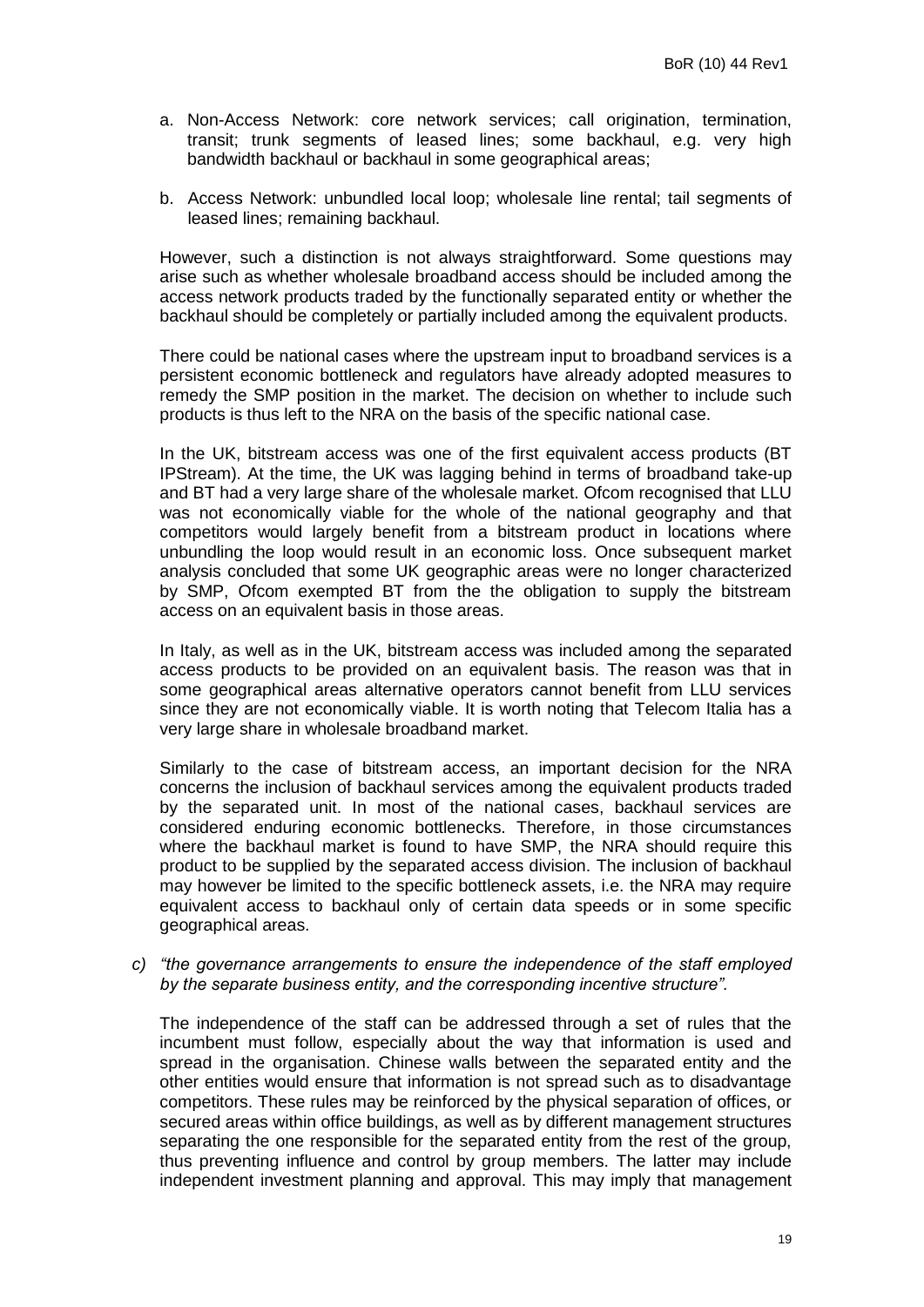and employees' remuneration be conditioned by the separated entity's performance only. These rules may also include a physically separate IT system that the separated entity would have to operate independently as well as a separate legal division. If the IT system is integrated at group level, Chinese walls would have to make sure that no information is being leaked between the separate entity and the rest of the group. This would also hold true in case the legal division responsible for the separate entity is located within a central legal service at group level.

Moreover, the vertically integrated company will probably have to provide the NRA with details of the procedures to be put in place to regulate information sharing within the company along with associated internal compliance measures and monitoring.

Bonus and incentives schemes should be linked to the separated entity"s objectives rather than to the ones of the whole company in order to ensure the independence of the staff.

## *d) "rules for ensuring compliance with the obligations".*

The draft measures should define a body which would be responsible for monitoring and ensuring compliance with the obligations and aims of functional separation. Tasks of the compliance body could include investigating complaints between the separated entity and its customers, monitoring and reporting to NRAs. In order to ensure compliance with the obligations of functional separation, there are some possibilities that could be applied.

One of the options could be the creation of a board which independently monitors whether the separated entity is meeting its obligations to provide non-discriminatory access (see Annex I for case in UK and in Italy). Another alternative to setting up a board would be to appoint a compliance officer, who would be located within the separated entity. The board or the compliance offer would be responsible for setting up a compliance program to monitor that obligations are being met (see point f for detailed example), monitoring key performance indicators and making recommendations for improvements. Additionally the board would also be responsible for investigating complaints. The NRA should detail the powers of such a board or compliance officer (surveillance, reporting to NRA, etc.). In order to preclude any prejudice at least the majority of the board members would have to be appointed or approved by the NRA. Such a board may be supported by a body closer to the functionally separated entity which serves as a contact point for both the board and customers of the separated entity.

Another option would be that the NRA itself monitors the functional separation. This could be done via regular audits or via commission of an independent audit (see point f).

It could be also created a body aimed at mediating technical and operational conflicts between the separated entity and its customers and reporting to NRAs.

*e) "rules for ensuring transparency of operational procedures, in particular towards other stakeholders".*

When designing the changes to the OSS, the incumbent needs to take into account the other operators' needs and views.

If regulatory obligations of transparency, reference offer and/or non-discrimination are revoked or modified in the course of functional separation, the draft decision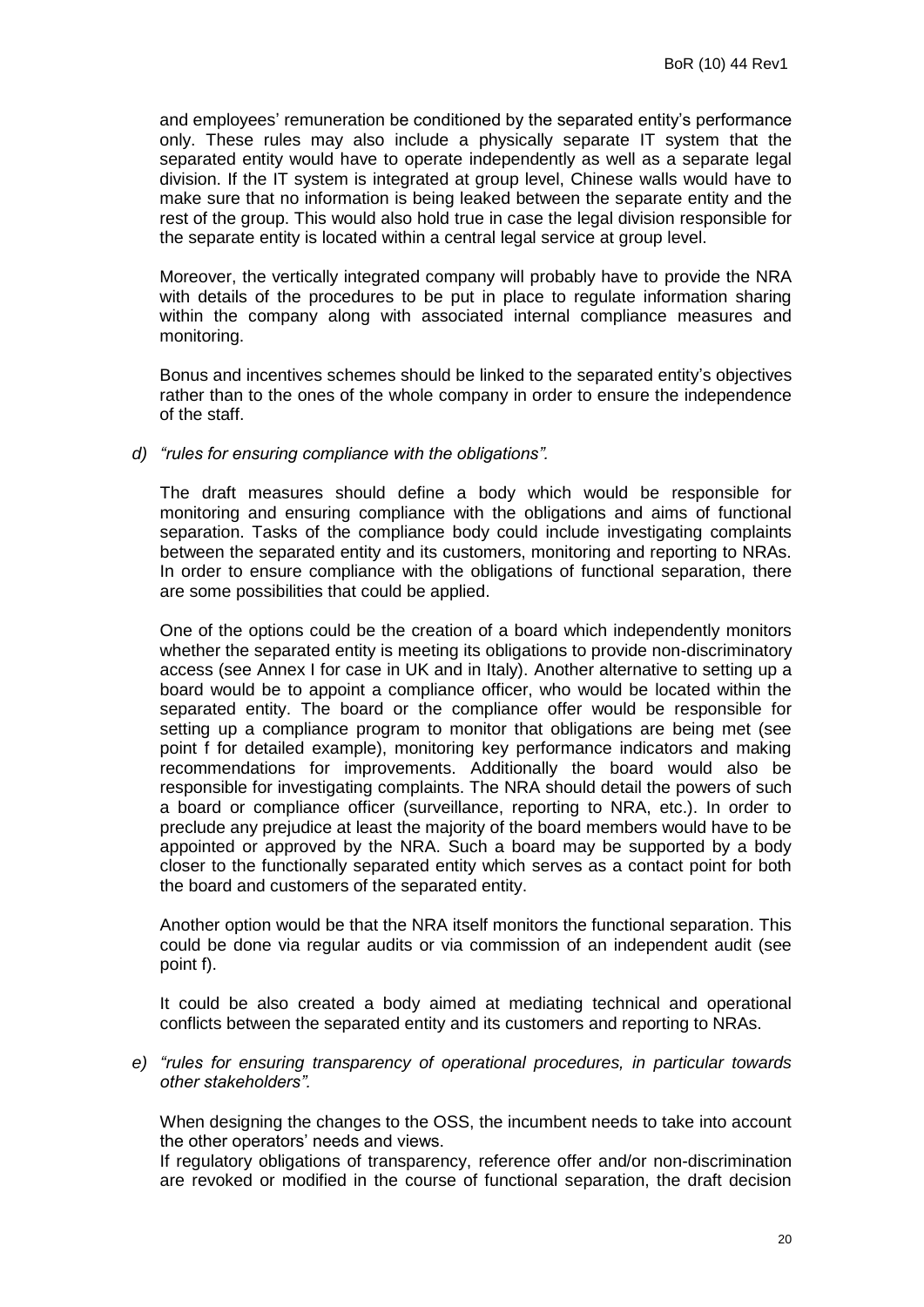may have to contain provisions to ensure equal and transparent access to the services of the functionally separated entity.

*f) "a monitoring programme to ensure compliance, including the publication of an annual report".*

First of all, it could be important to define precise objectives to guarantee the equality of treatment by the separated entity. Related to this, it could be appropriate to define which indicators have to be considered to monitor the performance (for example, indicators related to delivery and assurance processes, availability of the network elements and services, product equivalence, behavioural metrics, etc.). The monitoring programme should also contemplate measures guaranteeing the transparency of its results/output.

One possibility could be that the separated entity has to submit a compliance program and a regular report on it. The compliance program would contain a description of the separated entity (e.g. including information on the organisation structure of the separated entity, a plan on how the business is run with regard to independence and decision making, etc.) and measures for guaranteeing nondiscrimination (e.g. an evaluation of business processes, how information is used, duty of staff, compliance management, etc.). The compliance report would set out whether the conditions of the compliance program have been met, and would have to be submitted regularly (e.g. yearly).

It may be helpful to impose the provisioning of other reports in addition to the annual one. This could include publishing key performance indicators and a report of whether these have been met. It could be also useful to request the publication of reports on complaints received by the separated entity.

## <span id="page-20-0"></span>**2.2. Voluntary separation by a vertically integrated undertaking (Article 13b)**

The revised EU regulatory framework has introduced, at Article 13b of the Access Directive, the obligation for vertically integrated SMP operators to inform the NRA of their intention to adopt and implement some form of separation of their local access network activities.

This section discusses the provisions of Article 13b and the issues that may arise from its application by NRAs. In this respect, the experience gained in some Member States (UK, Italy, Sweden, Poland) with the voluntary separation of the access network of their national incumbent operators might provide some useful guidance.

EU countries like UK and Italy have implemented functional separation by means of voluntary commitments of SMP operators, which were subsequently accepted by national regulatory authorities in accordance with national laws (see Annex I). In Poland an Agreement was signed between the incumbent and the President of UKE under which the former committed to separate some access activities (see Annex I). The Swedish incumbent, too, has voluntary separated its access network and adopted some ancillary measures aimed at improving non-discrimination. In this case, however, the NRA has not formally endorsed those measures, deeming them not able to bring any major improvement to the competitive conditions of access markets. Consequently the access network separation was only briefly mentioned in the market analysis and access services regulation resulted unaffected by the voluntary separation.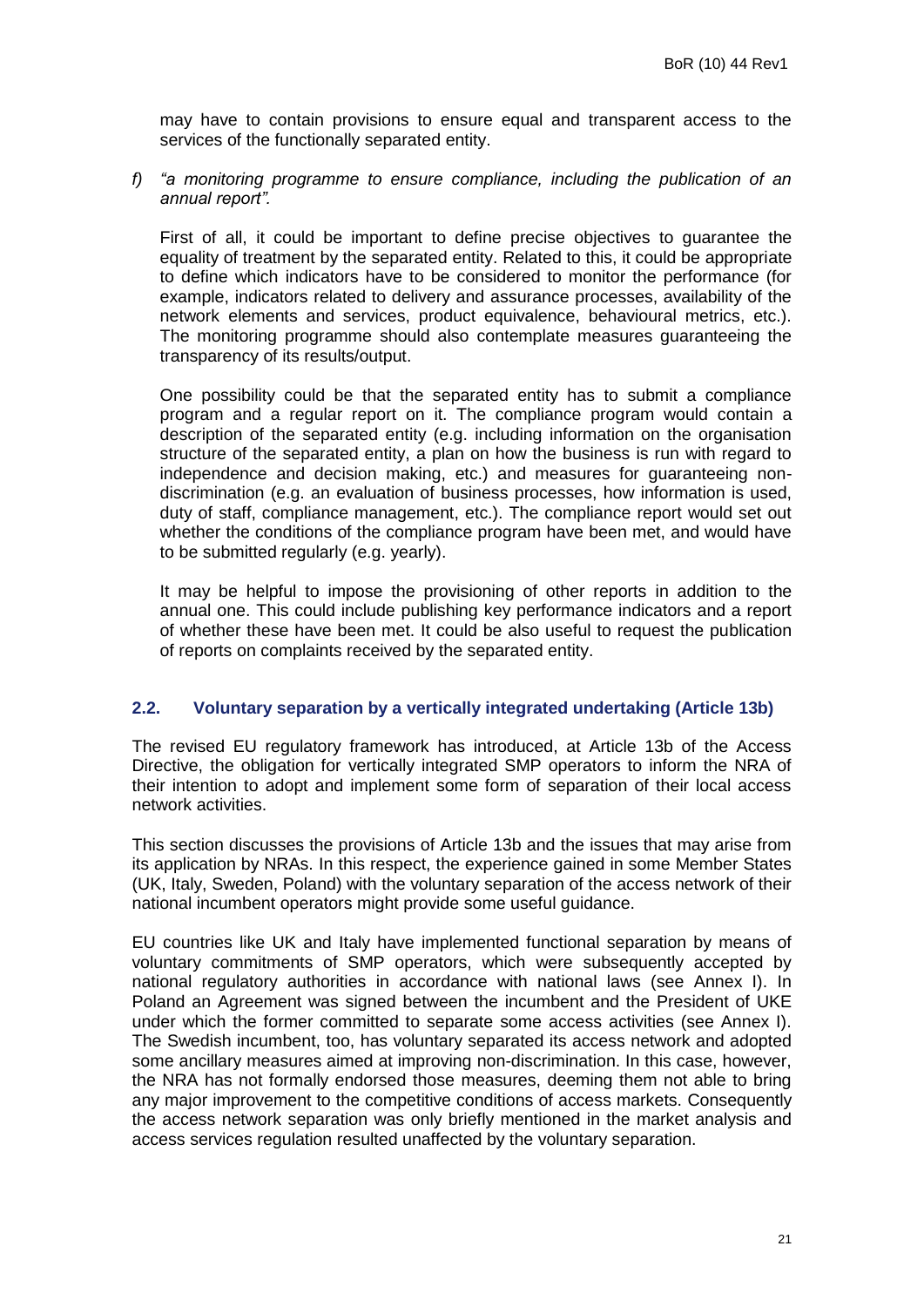All the above voluntary arrangements did not derive from the application of the EU Framework. They were rather linked to the specific situation of the incumbent operator and the national market. Moreover, they came about as a result of different legal contexts. However, since they were submitted from incumbents to NRAs as voluntary undertakings and resulted in functional separation of access network assets, we believe they may provide useful examples.

# **2.2.1. Scope of the rule**

1

<span id="page-21-0"></span>According to Article 13b, SMP operators have to inform the NRA when they intend: *i*) "*to transfer their local access network assets or a substantial part thereof to a separate legal entity under different ownership*", or *ii*) "*to establish a separate business entity in order to provide to all retail providers, including its own retail divisions, fully equivalent access products*" (emphasis added).

The obligation for an SMP operator to inform the NRA of its intention to separate the local access network applies to functional separation as well as structural separation. The rule has therefore an extended scope with respect to Article 13a, where structural separation cannot be imposed as an exceptional remedy<sup>10</sup>.

In conclusion, in the context of voluntary separation, Article 13b requires the NRA to take note of the incumbent"s decision and to analyse the impact of the proposed separation, either structural or functional, on the access markets. In this regard it should be noted that Article 13b does not provide for any form of differentiation between the two cases. Subject to the common general principles set out in the Article, NRAs have thus discretion to decide on the precise criteria for the assessment that would apply to each type.

## <span id="page-21-1"></span>**2.2.2. The role of the NRA: assessment of the transaction and modification of existing regulation**

As outlined above, Article 13b places an obligation on the SMP operator to inform the NRA where it intends to carry out a voluntary separation of its access network business units. The NRA is then required to assess the impact of such voluntary separation and change, withdraw or maintain regulatory obligations accordingly following the procedures set out in Articles 6 and 7 of the Framework Directive. For that purpose, the NRA will conduct a coordinated analysis of all the different markets related to the access network in accordance with the procedure set out in Article 16 of the Framework Directive.

According to the provisions of Article 13b, the communication of the intended transaction may lead NRAs to modify existing regulation accordingly while the rule doesn"t specify whether NRAs may affect the project notified by the SMP operator or not. In any case, it is possible that the assessment of NRAs may lead the SMP operator to modify its project of separation before the conclusion of the market analysis and thus before any modification of existing regulation.

 $10$  Nevertheless, such measure could in principle be imposed under competition law instruments. Indeed, Council Regulation (EC) No 1/2003 permits the break-up of a company found to have infringed competition law, if it can be shown that no alternative behavioural remedy is equally effective. As a reference, see Council Regulation on the implementation of the rules on competition laid down in Articles 81 and 82 (now Articles 101 and 102) of the Treaty (EC) No 1/2003 of 16 December 2002:

http://eurlex.europa.eu/smartapi/cgi/sga\_doc?smartapi!celexplus!prod!DocNumber&lg=en&type\_doc=Reg ulation&an\_doc=2003&nu\_doc=1.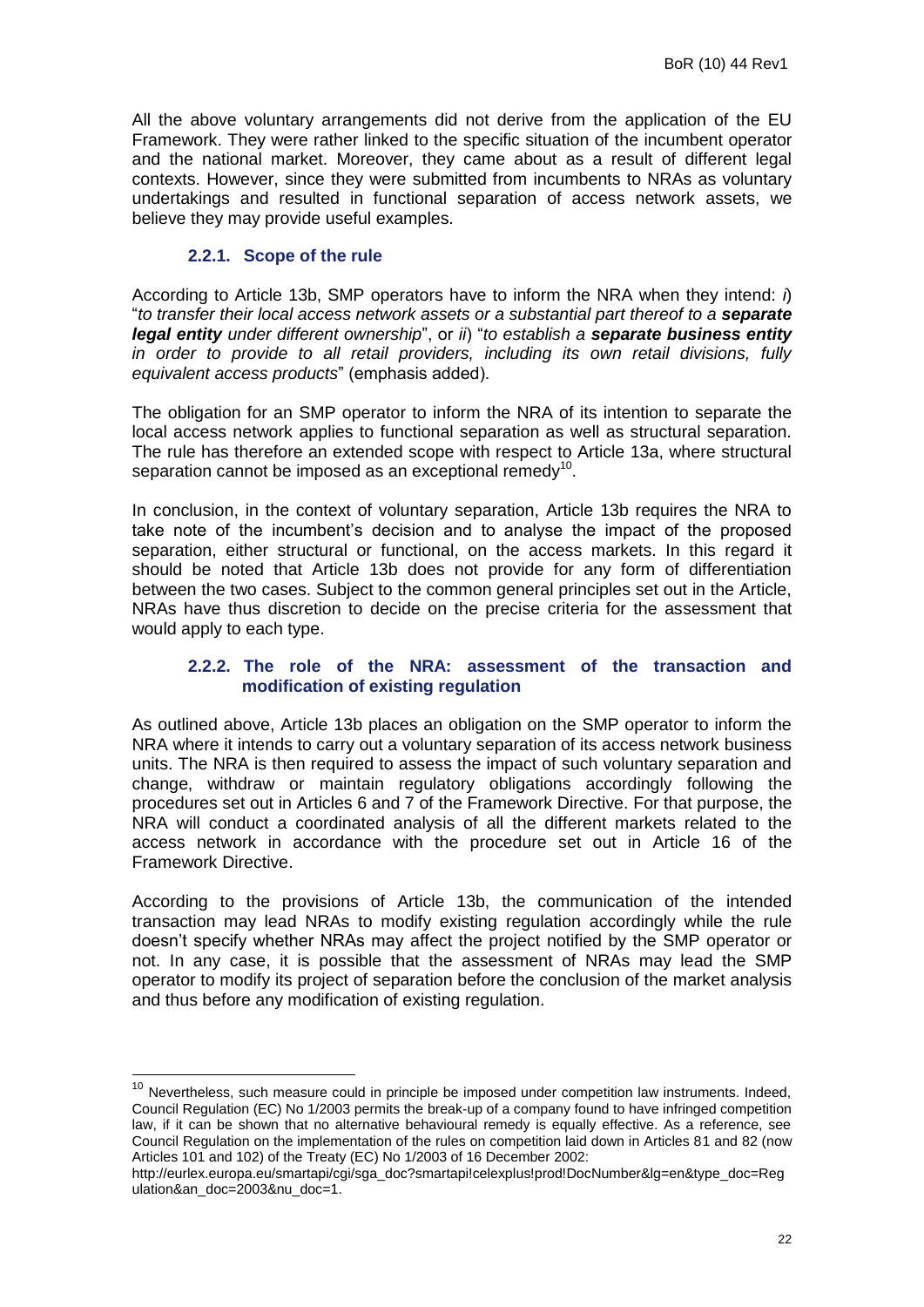Article 13b states that "*Undertakings shall also inform the national regulatory authority of any change of that intent […]*". The decision to change the original intent might depend on different reasons and could also be affected by the opinions expressed by NRAs. For instance, it might happen that the SMP operator, on the basis of the outcome of the draft coordinated analysis of the access markets put under public consultation by the NRA, may decide to modify and/or adjust the intended transaction in order to lead the NRA to impose a lighter regulation or to deregulate the markets involved. This situation would be particularly likely to happen when the draft analysis put under consultation contains an unfavourable assessment by the NRA of the voluntary measure which does not give rise to any appreciable modification of existing obligations. A frequent interaction between the NRA and the SMP operator during the market analysis that follows the notification of the intention to separate the access network should ensure a smooth communication process which could facilitate the assessment of the measure by the NRA.

In Italy, for instance, national law allows the regulator to directly affect commitments proposed by operators. In fact, in case commitments are considered unsuitable to improve the conditions of competition through appropriate and stable measures, the regulator can ask the operator to modify its proposal on the basis of its suggestions. AGCOM used this power when assessing Telecom Italia"s voluntary commitments, which included a form of operational separation (see Annex I) $^{11}$ .

As for the elements that have to be taken into account by NRAs in order to assess the intended transaction, Article 13b does not include specific provisions, the only guidance being the need to assess its impact on the existing regulation. The NRA action in the case of voluntary separation will be limited to conducting a coordinated analysis of the markets related to the access network in order to decide whether new remedies should be imposed or whether the remedies already in place should be maintained, amended or withdrawn accordingly.

It is reasonable to assume that NRAs need to assess the effect that the proposed transaction will have on competition in access markets and in ensuring equal treatment in the provision of access network services. NRAs could assess the intended transaction by means of the standard tools of market analysis, and analyse the content of the voluntary measure in parallel with existing remedies. While Article 13b does not grant NRAs powers to modify the transaction, it is worth noting that the separated entity may be subject to the specific obligations in Article 9 to 13.

It has to be noted that Article 13b(1) provides that the undertaking has to inform the NRA in case it intends "*to transfer their local network assets or a substantial part thereof to a separate legal entity*". Therefore, a relevant issue to consider is how NRAs should measure the "*substantial part*" of local network assets (for example, by means of the number of local lines).

## **2.2.3. Timing of the communication and procedure**

 $\overline{\phantom{a}}$ 

<span id="page-22-0"></span>Article 13b provides that SMP operators inform NRAs "*in advance and in a timely manner, in order to allow the national regulatory authority to assess the effect of the intended transaction […]*".

 $11$  After the market test, AGCOM, while recognising that the new Telecom Italia's proposal contained many improvements, deemed it not fully satisfactory and asked Telecom Italia to emend and integrate it (in five areas, some of them suggested by alternative operators during the market test phase) within 10 days. Consequently, Telecom Italia offered a final proposal which was deemed satisfactory by AGCOM, that approved and made it binding with Resolution n. 718/08/CONS.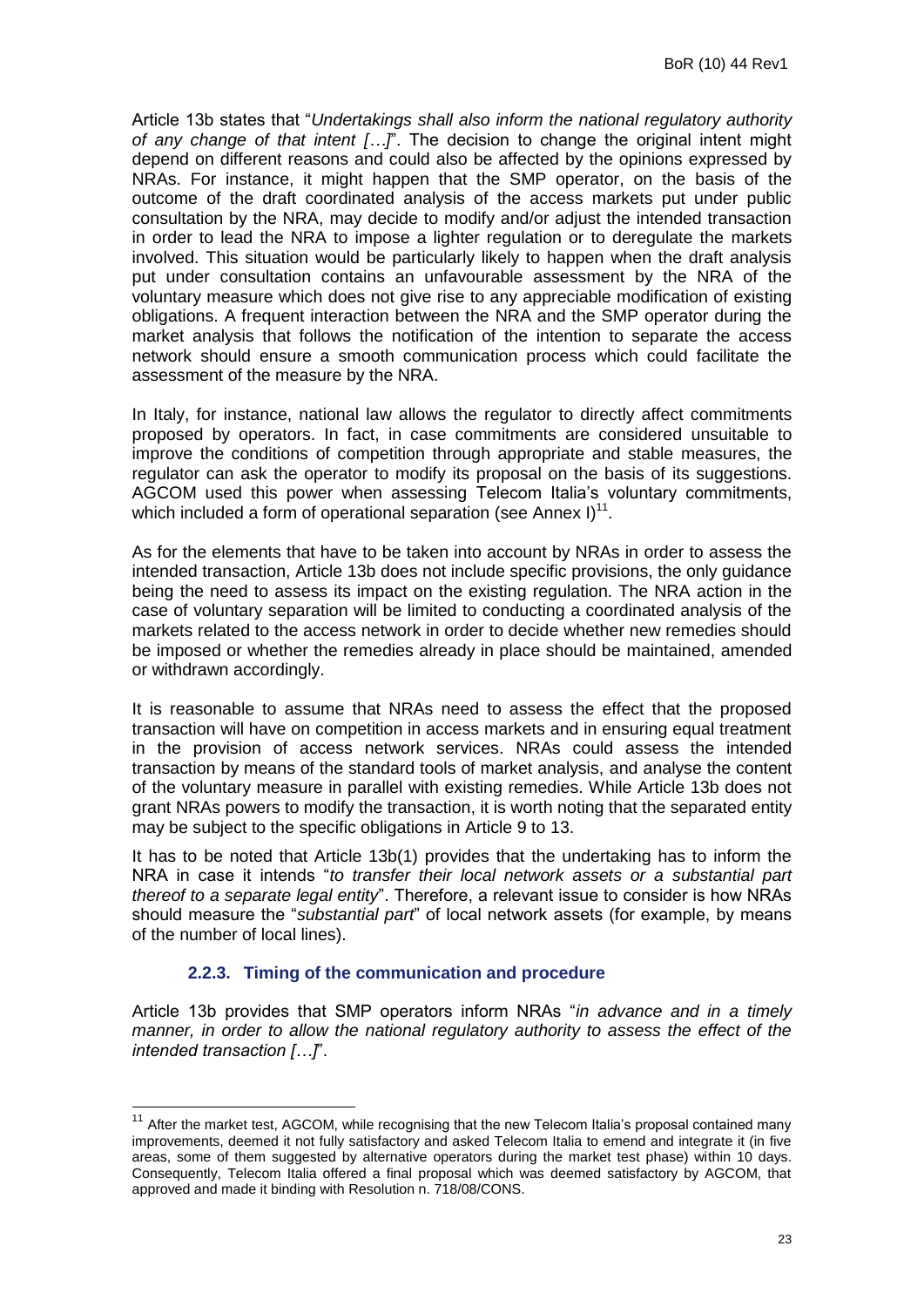The text of Article 13b implies that, following the communication of the intended transaction, the NRA should start its assessment by means of a coordinated analysis of all access markets involved to be conducted according to the procedure set out in Article 16 of the Framework Directive.

In this respect, the steps of a possible process can be outlined as follows.

- The SMP operator should communicate to the NRA its intention to adopt a voluntary measure within a reasonable period of time in order to give the NRA enough time to evaluate the intended transaction.
- The NRA could carry out a preliminary assessment of the communication received aimed at avoiding that the SMP operator presents a voluntary separation plan that is manifestly unreasonable, which would require the NRA to start its activities uselessly. This first screening could assess the reliability/seriousness of the intended transaction and its suitability to improve the conditions of competition in the sector.
- The NRA should begin the coordinated market analysis of all access markets involved only in the event that the preliminary assessment is favourable. To this aim, the SMP operator could be required to provide additional information and details.
- It might happen that the intended transaction is notified while the NRA is conducting an analysis of one or more access markets. In this case, it seems appropriate, in order to avoid any delay and to properly assess the measure, for the NRA to start evaluating the transaction within the context of the analysis already started and eventually to extend it to all other access markets involved.
- In order to fully assess the intended transaction, the NRA may need to acquire the comments of all interested stakeholders also by means of public hearings. For this purpose, the NRA could submit the intended transaction to an *ad hoc* public consultation during the market analysis as occurred in Italy and UK (see Annex I). Otherwise the intended transaction and its evaluation could be included in the draft access market analysis under consultation.
- Following the public consultation phase where needed the SMP operator may decide to modify its plans in light of the public consultation outcomes and the suggestions the NRA may have given. It is also possible that the incumbent – in any phase of the process – may decide to modify or withdraw the proposal for different reasons. In any event, the NRA should be promptly informed and where a modification is proposed, full details should be provided.
- Finally, when the planned transaction has been assessed, the NRA, following the procedures set out in Articles 6 and 7 of the Framework Directive, shall decide whether existing remedies should be maintained, modified or withdrawn and new obligations imposed. If market remedies change, the NRA should notify to the European Commission the measures to be adopted.

As NRAs may decide to modify existing obligations in light of the intended transaction, a proper degree of certainty about the implementation of the intended measure should be guaranteed. There is a need to avoid a risk of the transaction not proceeding after the modifications have come into effect. One of the possible solutions could be to condition the modification of the existing remedies to the implementation of the transaction (as a condition precedent/suspensive).

# **2.2.4. Interaction with the Commission**

<span id="page-23-0"></span>NRAs shall inform the Commission about the intended separation during the market analysis phase by means of the usual notification procedure, under Article 7 of the